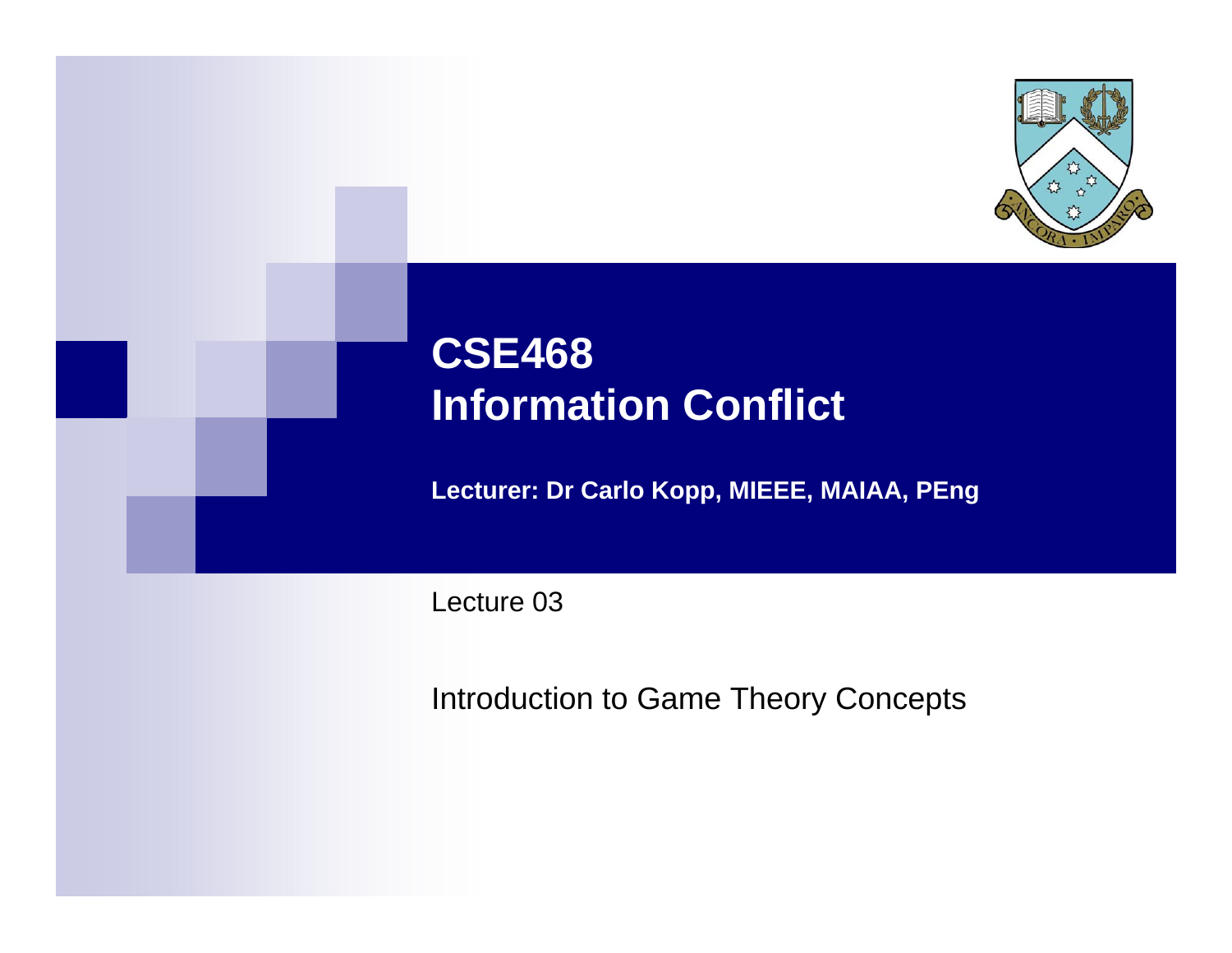

## **Reference Sources and Bibliography**

- $\mathbb{R}^3$  There is an abundance of websites and publications dealing with game theory.
- $\mathbb{R}^2$  Examples include:
	- П **<http://www.gametheory.net/>** *Game Theory .net*
	- П. **<http://mayet.som.yale.edu/>** *Yale School of Management*
	- $\Box$  **<http://www.courses.fas.harvard.edu/~ec1052/Lectures/>** *Harvard University Introduction to Game Theory*
	- $\Box$  **[http://stellar.mit.edu/S/course/14/fa04/14.12/materi](http://stellar.mit.edu/S/course/14/fa04/14.12/materials.html) [als.html](http://stellar.mit.edu/S/course/14/fa04/14.12/materials.html)** *[MIT Game Theory Lectures](http://stellar.mit.edu/S/course/14/fa04/14.12/materials.html)*
	- **http://faculty.haas.berkeley.edu/rjmorgan/MBA217/lec [ture\\_notes.htm](http://faculty.haas.berkeley.edu/rjmorgan/MBA217/lecture_notes.htm)** *[Berkeley Game Theory Lectures](http://faculty.haas.berkeley.edu/rjmorgan/MBA217/lecture_notes.htm)*
	- $\Box$  **http://www.pitt.edu/~jduffy/econ1200/Lectures.htm** *Game Theory Lectures*
	- $\Box$  **<http://www.agsm.edu.au/~bobm/teaching/SGTM.html>** *Strategic Game Theory for Managers*
	- $\Box$  **<http://www.cse.iitd.ernet.in/~rahul/cs905/>** *Introduction to Game Theory Indian Institute of Technology Delhi*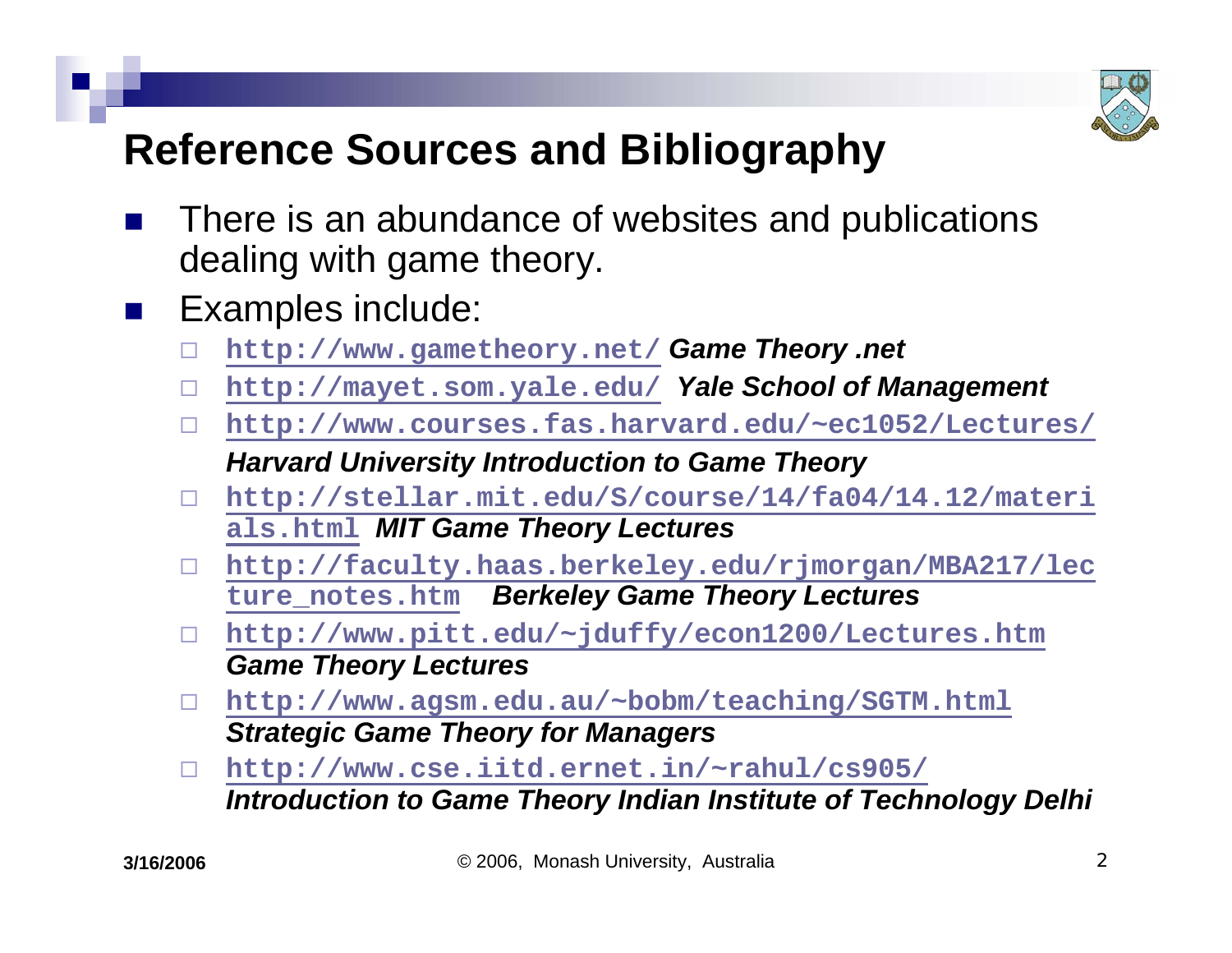

### **Reference Sources and Bibliography**

- Fudenberg D, Tirole J, *Game Theory*, MIT Press, Massachussetts, 1995.
- Fraser N.M, Hipel K.W., *Conflict Analysis Models and Resolutions*, North-Holland, New York, 1984.
- J Maynard Smith, G.R. Price, The Logic of Animal Conflict, *Nature*, Vol.246, November 2, 1973.
- Grossman P.Z., The Dilemma of Prisoners, Choice During Stalin's Great Terror, 1936-38, *Journal of Conlfict Resolution*, Vol.38, No.1, March 1994, pp 43-55.
- Axelrod R, Hamilton W.D., The Evolution of Cooperation, *Science*, Vol.211, 27 March, 1981.
- Berne E, *Games People Play, The Psychology of Human Relationships*, Penguin, London, 1964.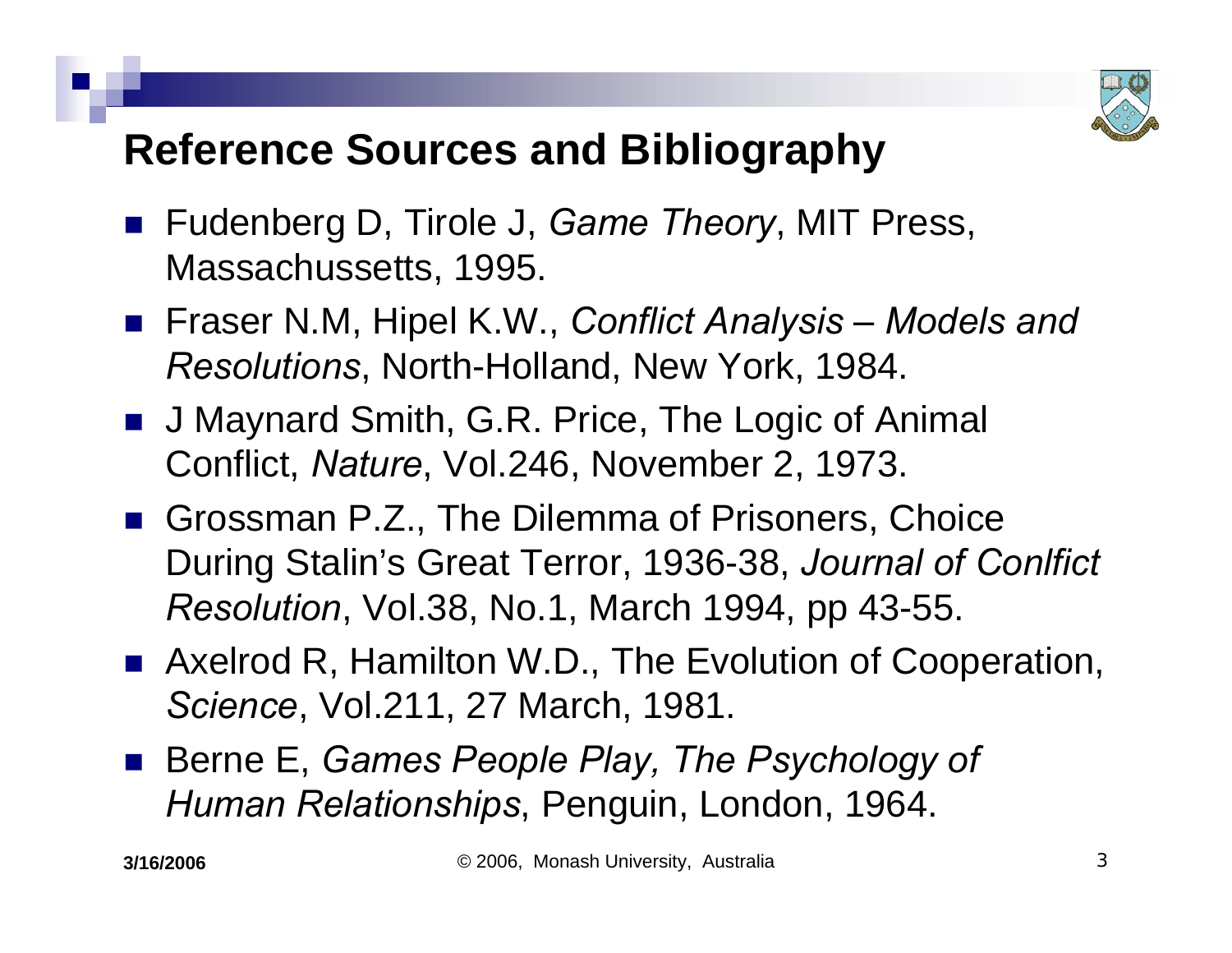

### **What is Game Theory?**

- $\mathbb{R}^3$  Game theory is the study of games, defined as 'conflicts involving gains and losses between two or more opponents who follow formal rules'.
- Games are often very useful models to describe behaviours observed in nature or social environments.
- Games are models and may not reflect actual observed behaviour in nature or social environments – irrational behaviours can and do arise in the physical world.
- **nation calcidary** in games as it determines how players view games and make their choices.
- Game theory is thus important in studying IW since it provides robust models for representing how information is used and how its manipulation can affect outcomes.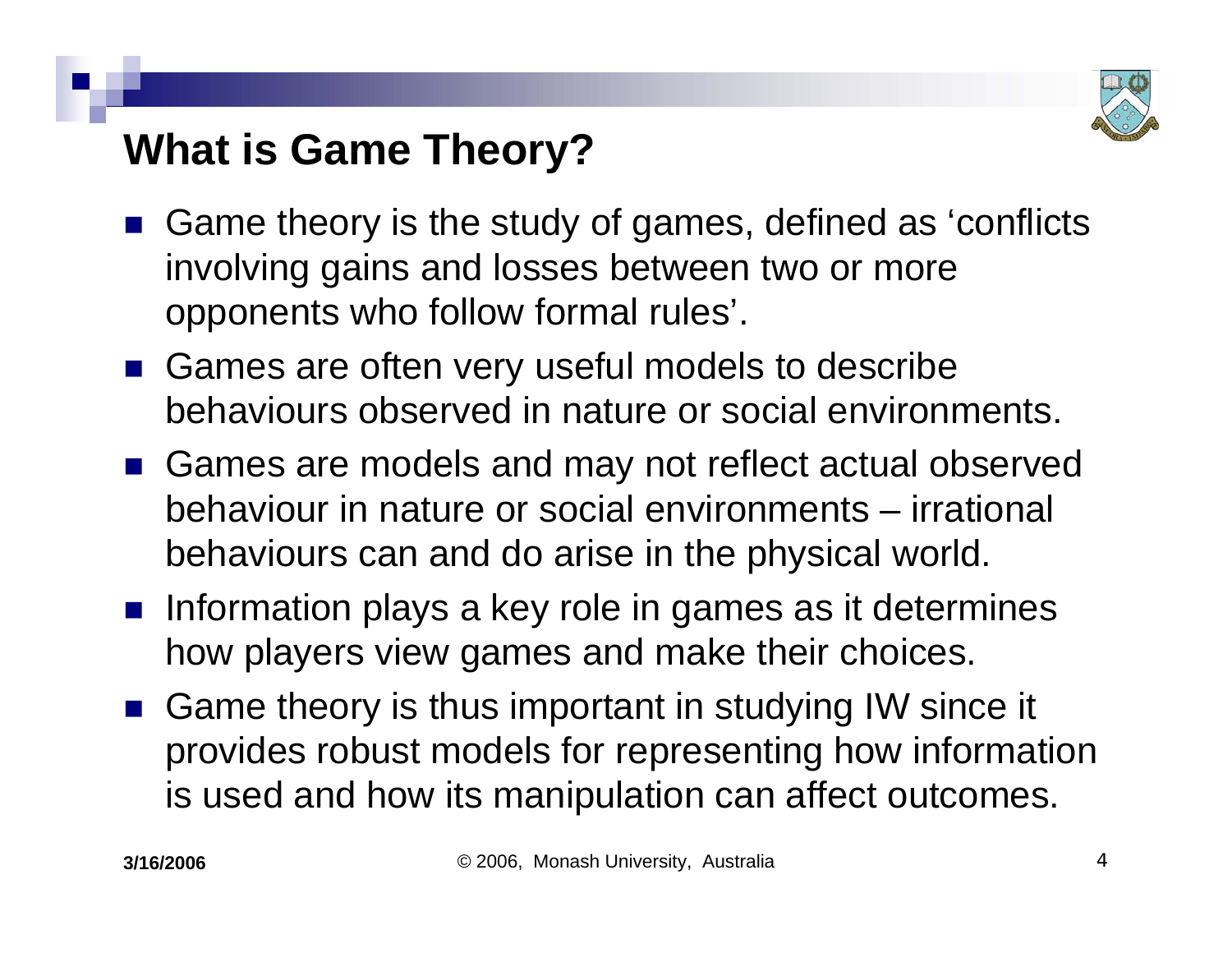

### **Brief History of Game Theory**

- 1713 Waldgrave; 1838 Cournot; 1871 Darwin; 1881 Edgeworth; 1913 Zermelo; 1921-27 Borel
- 1928 John Von Neumann minimax theorem
- $\mathbb{R}^3$  1944 John von Neumann and Oskar Morgenstern - Theory of Games and Economic Behavior published.
- 1950 Dresher, Flood, Tucker, Raiffa Prisoner's Dilemma game publications.
- 1950-53 John Nash strategic equilibrium theory.
- $\mathbb{R}^3$ 1960 Thomas Schelling - The Strategy of Conflict.
- 1972 John Maynard Smith Evolutionarily Stable Strategy concept.
- Refer '*A Chronology of Game Theory'* @ [http://www.econ.canterbury.ac.nz/personal\\_pages/paul\\_wal](http://www.econ.canterbury.ac.nz/personal_pages/paul_walker/gt/hist.htm) [ker/gt/hist.htm](http://www.econ.canterbury.ac.nz/personal_pages/paul_walker/gt/hist.htm)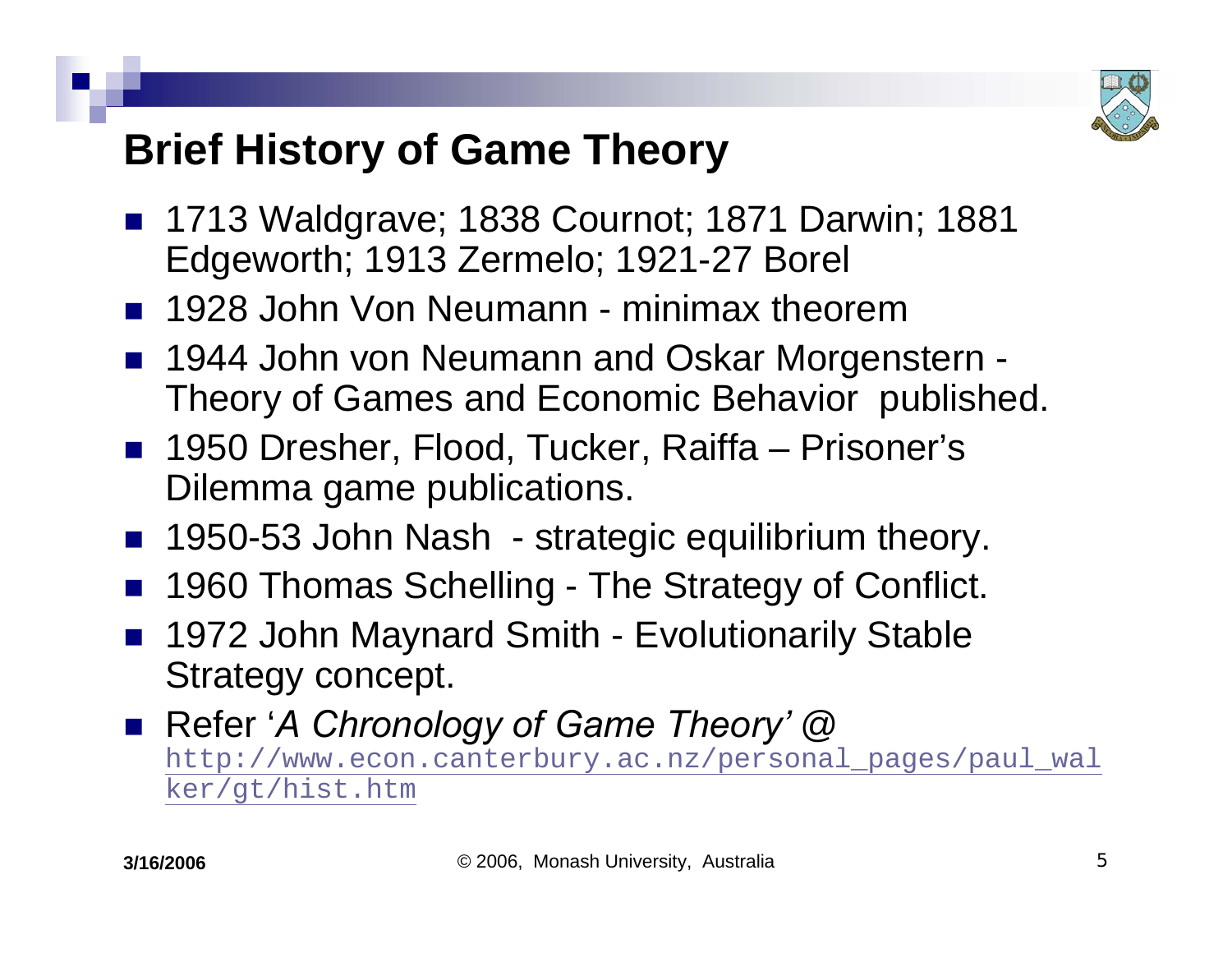

# **Definitions (1)**

- 'A [strategic] game is defined as a conflict involving gains and losses between two or more opponents who follow formal rules' [Weisstein].
- A 'player' in a game is an entity which participates in a game.
- A 'strategy' in a game is 'a set of moves which a player plans to follow while playing a game' [Weisstein].
- A 'payoff' in a game is some utility or gain which might accrue to a player in a game.
- An 'equilibrium' in a game is a situation where no player can further improve their position by a unilateral move.
- **Players are assumed to be 'rational' if their moves are** directed to increasing their payoff in a game.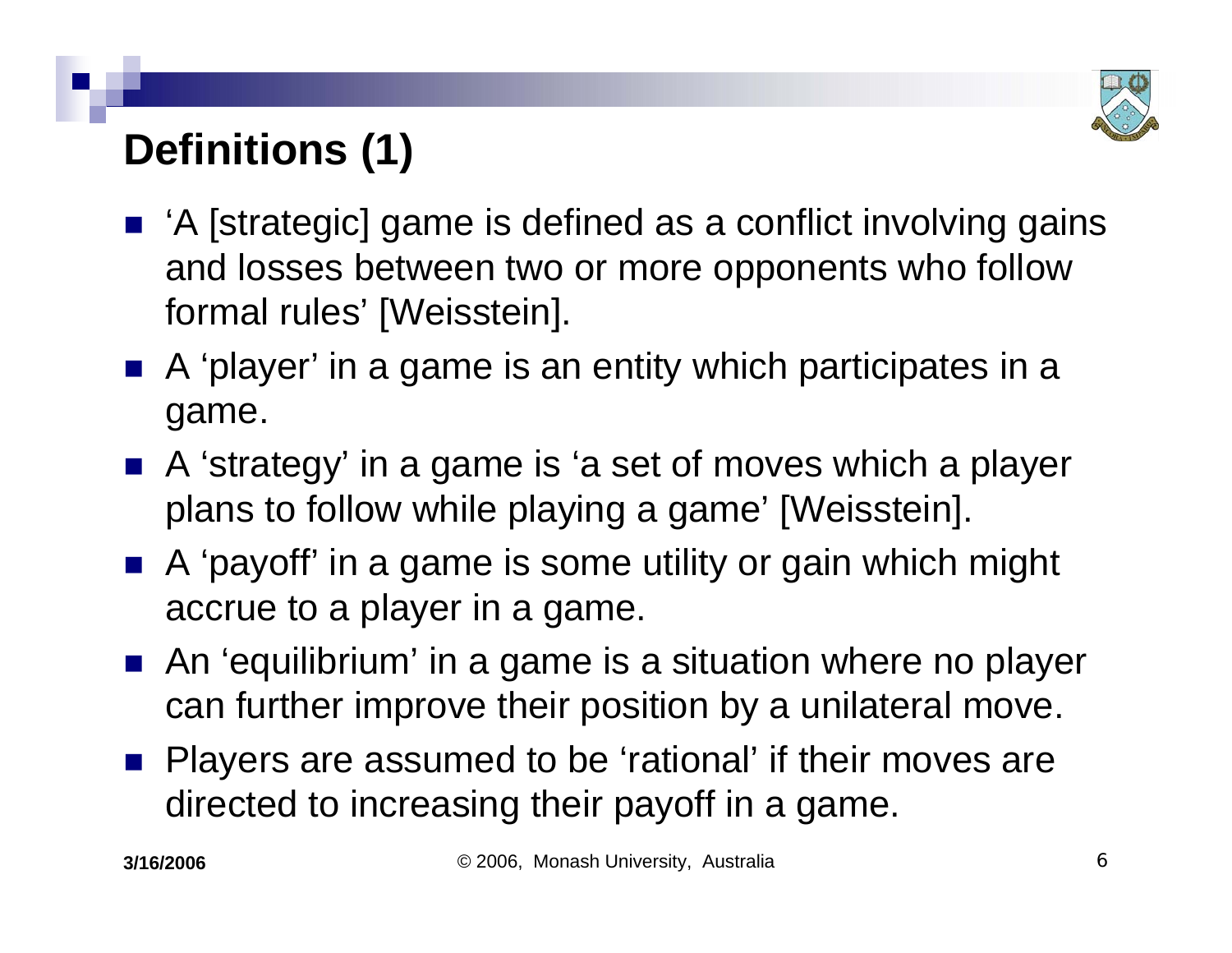

# **Definitions (2)**

- A 'cardinal game' is a game in which a player can assess the performance of moves by comparing payoffs.
- An 'ordinal game' is a game is which a player can assess the performance of moves by comparing a ranking of outcomes involving other players.
- A player is said to have 'perfect information' if it knows at all times the state of all players in the game.
- A game is 'cooperative' iff players have freedom to communicate before moves to form binding agreements.
- A game is 'non-cooperative' iff players cannot communicate before moves to form binding agreements.
- A 'zero sum game' is a game in which the improvement of a player's payoff is at the expense of other players.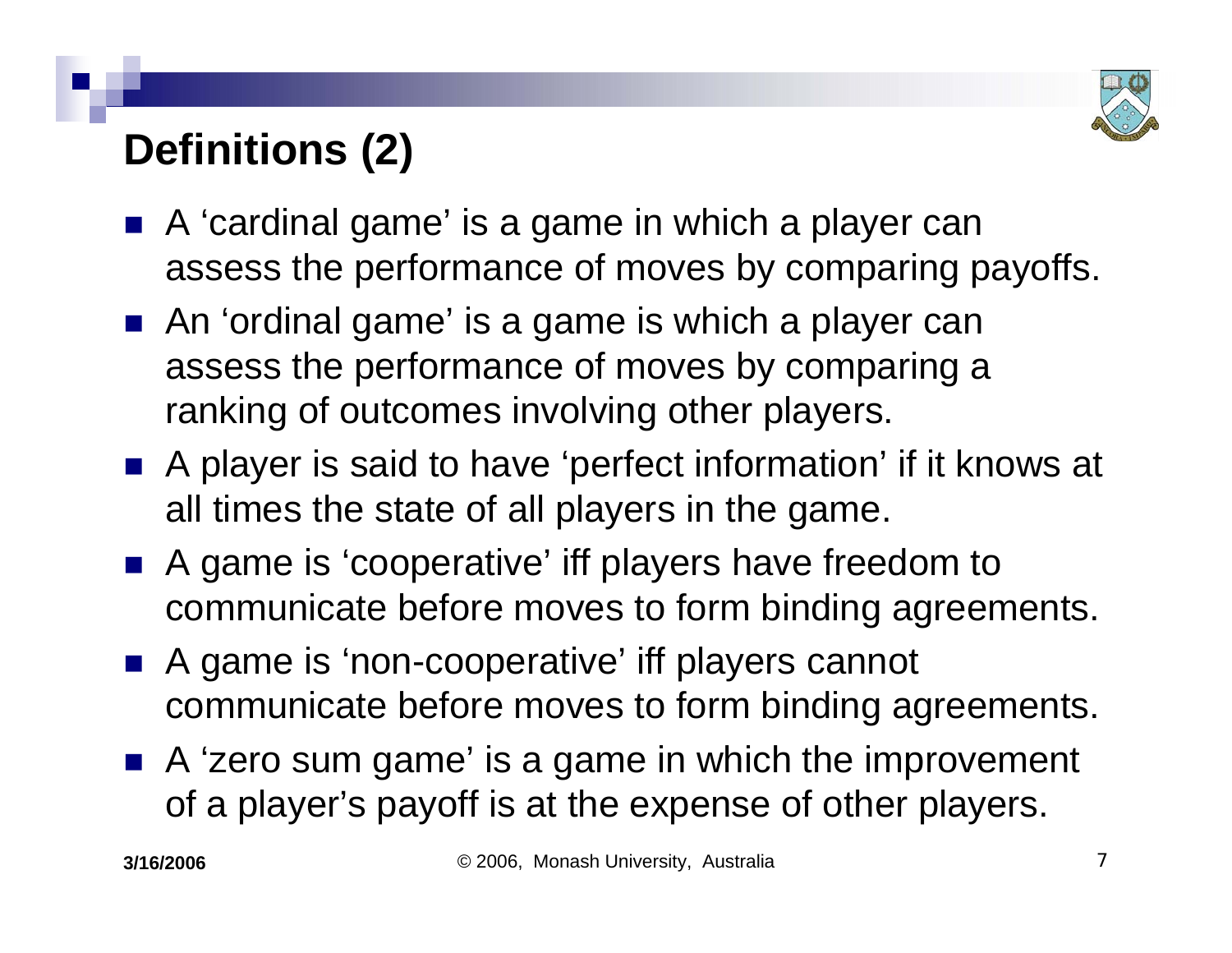

#### **The Observation Orientation Decision Action Loop**

- $\mathbb{R}^3$  Boyd defined the OODA loop model during the 1970s to describe engagements in conflict, and later extended the model to more general strategy.
- $\mathbb{R}^3$  The model states that players in an engagement will repeatedly cycle through four steps associated with each action (move in a game).
- 1. Observe the situation to gather information.
- 2.Orient oneself relative to the situation.
- 3. Make a decision.
- 4.Act upon that decision.
- $\mathbb{R}^3$  Boyd's OODA loop is important since it models the internal functions of a player, identifies the role of information in the play, and identifies the effect of time, where it applies to a game.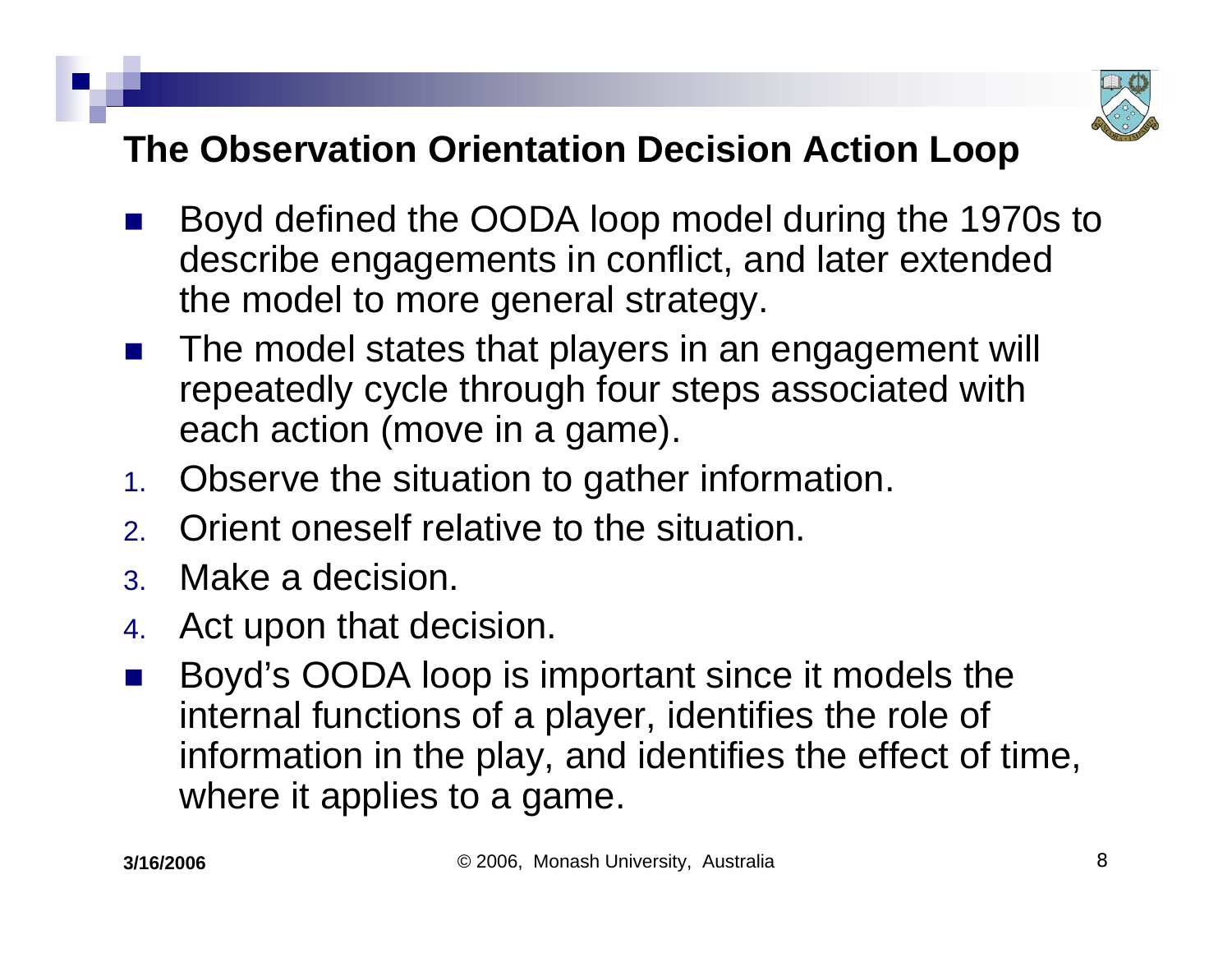

### **OODA Loop**

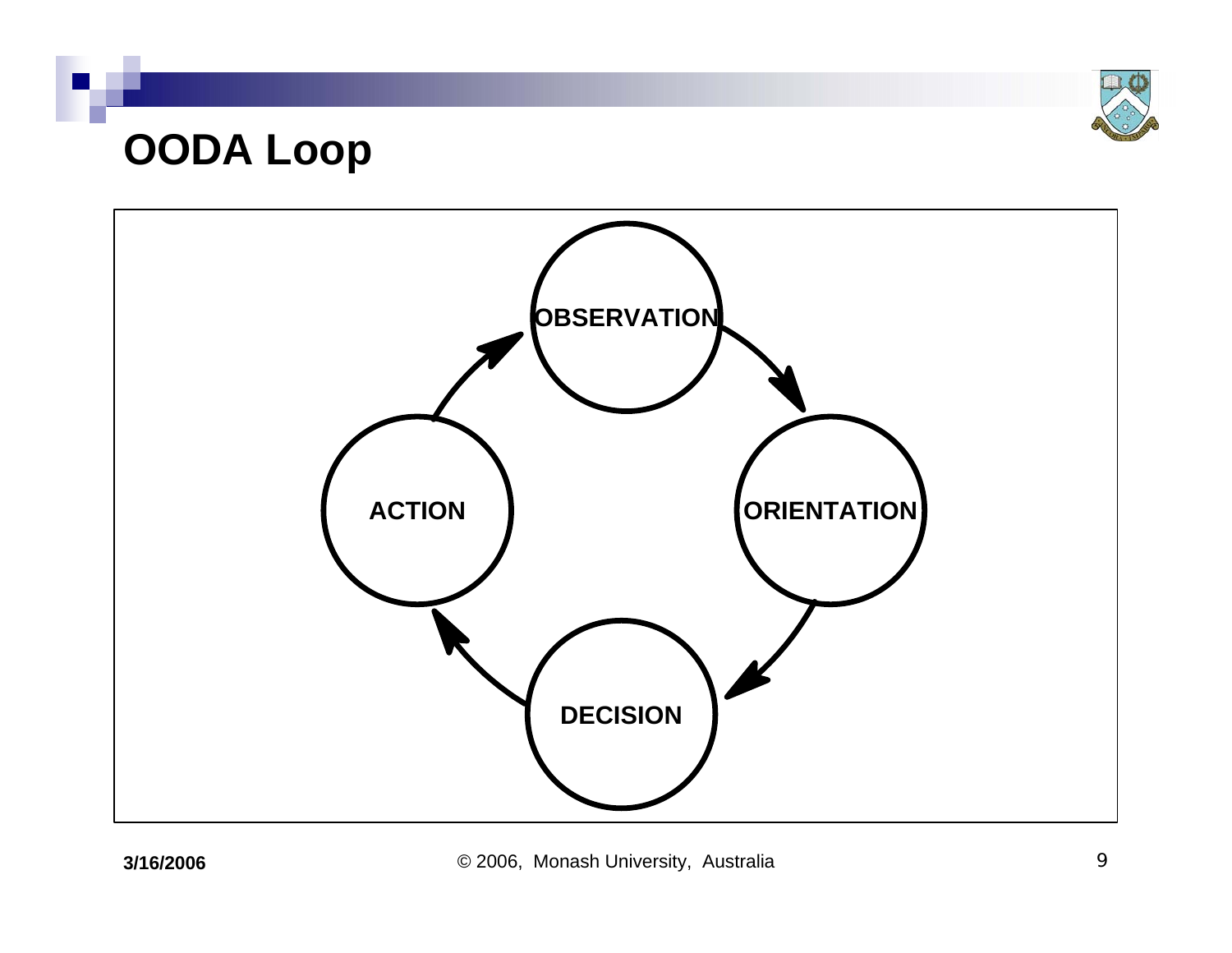

## **Defining a Game**

- $\mathbb{R}^3$  A cardinal strategic game with rational players has the following properties:
- 1. It has a finite set of players, *Pi {1, 2, 3, …N}*
- 2.. It has some set of rules *R* constraining player moves.
- 3. It has some set of strategies *Si* for each player *Pi*.
- 4. It has some set of outcomes *O*.
- 5. It has some set of payoffs *Ui(O)* for each outcome and player.
- $\mathbb{R}^3$  When the game is played, each player will execute consecutive moves in the game, defined by the rules of the game, in accordance with their respective strategies, to achieve an outcome which provides a favourable payoff.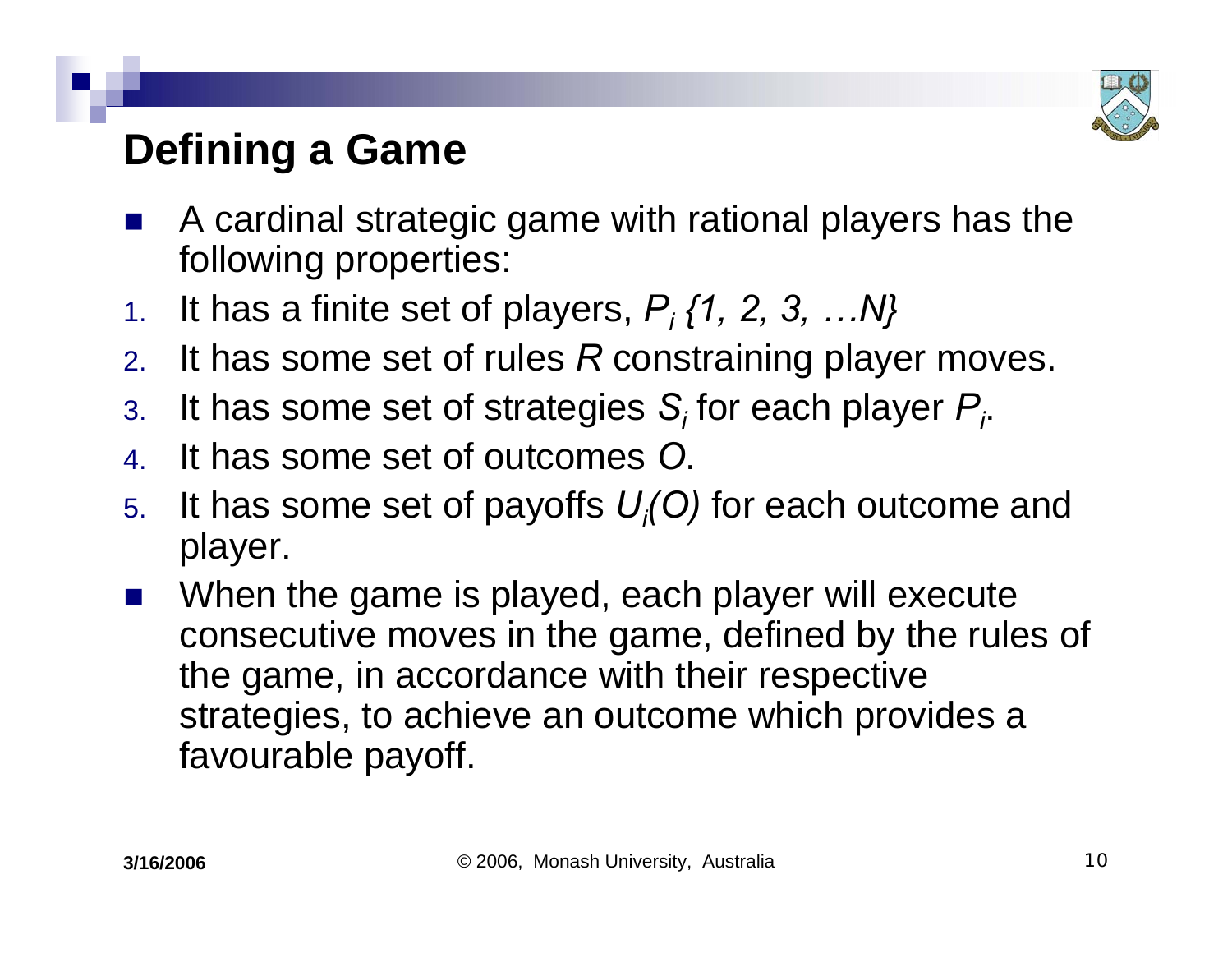

## **Zero Sum Games**

- $\mathbb{R}^3$  Zero sum games are an important category since they frequently arise in nature and social contexts. E.g. a predator vs prey survival game – *if the predator eats the prey it does not starve, but the prey does not survive, etc.*
- A zero sum game has the property that:

$$
\sum_{i=1}^N U_i(S) = 0
$$

- The payoff gained by one player is at the expense of a reduced payoff by the other players in the game.
- Survival contests often become zero sum games.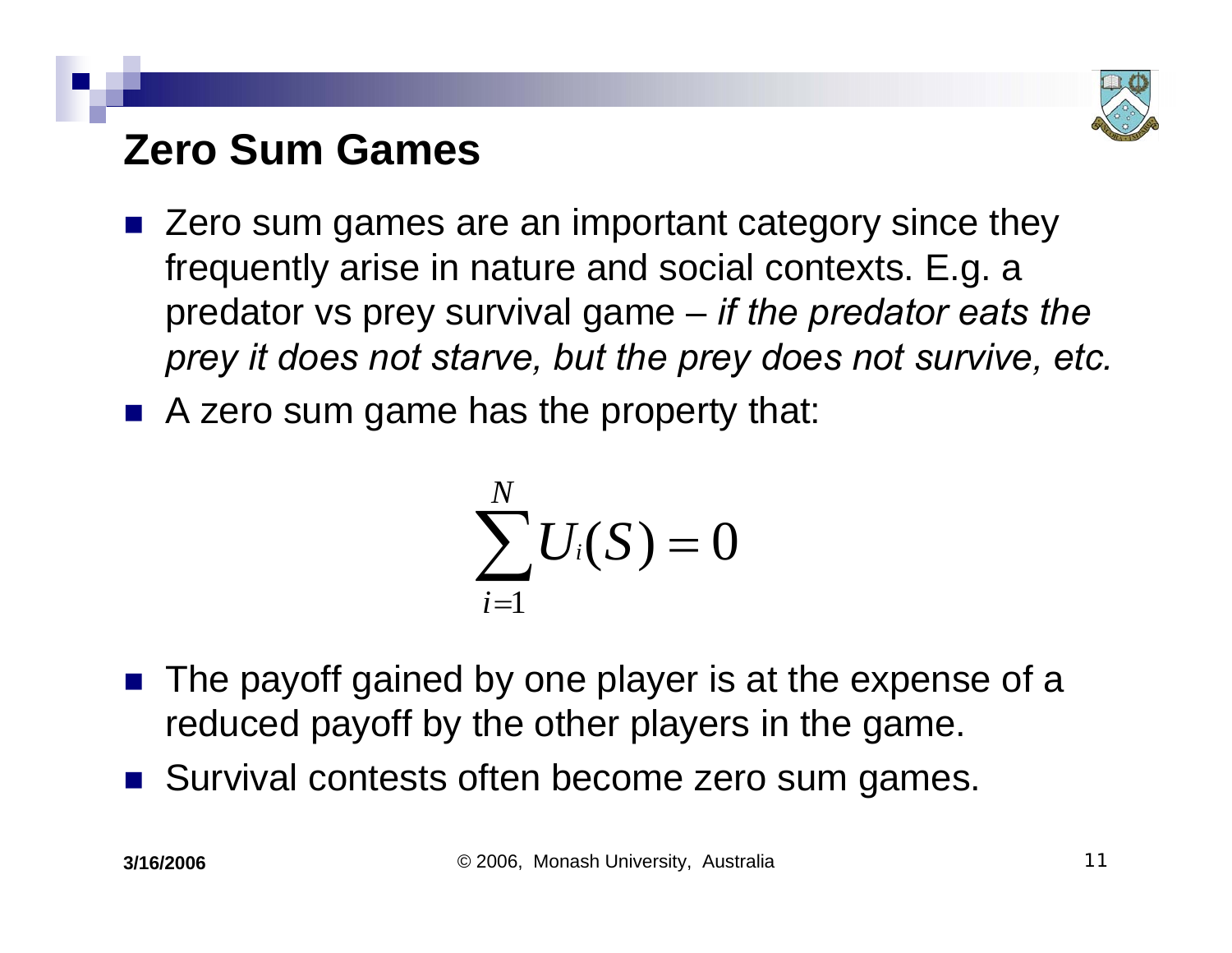

## **Ordinal vs Cardinal Games**

- Much of existing game theory deals with *cardinal* games, where the payoff can be readily or exactly defined for players.
- Cardinal games can present genuine difficulties in social contexts since the payoff function may be very difficult or impossible to exactly define.
- Under these circumstances *ordinal* games become much more useful, as it is possible to identify payoffs in terms of ranked player preferences in possible outcomes.
- An example is a game in which there may be N possible outcomes, where player A will prefer some ranked set of outcomes O{1,2,…N} which differs from the ranked set of outcomes preferred by player B.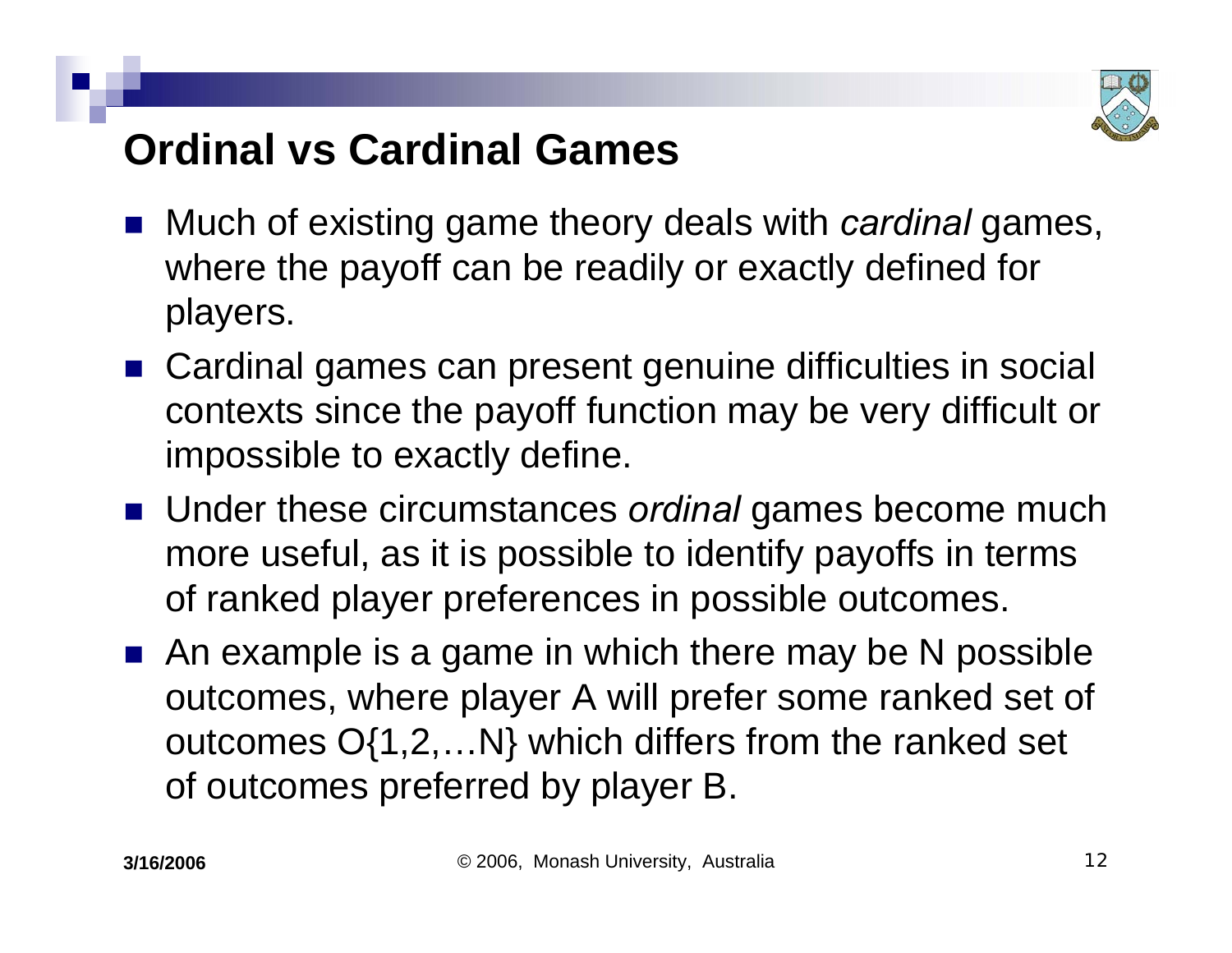

## **Hypergames**

- $\mathbb{R}^3$  Hypergames are games in which the players may not be fully aware of the nature of the game they are playing, or indeed that they are actually participating in a game .
- **Hypergame properties include:** 
	- **1. Players may have false perceptions of the intent or aims of the other players.**
	- **2. Players may not understand the choices available to other players.**
	- **3. Players may not know who other players in the game may be.**
	- **4. A player may be subject to one or more of the previous misperceptions of the game.**
- **3/16/2006** $\mathbb{R}^3$  *The 'perfect information' assumption does not hold for a hypergame. Misperceptions, deceptions and surprise apply.*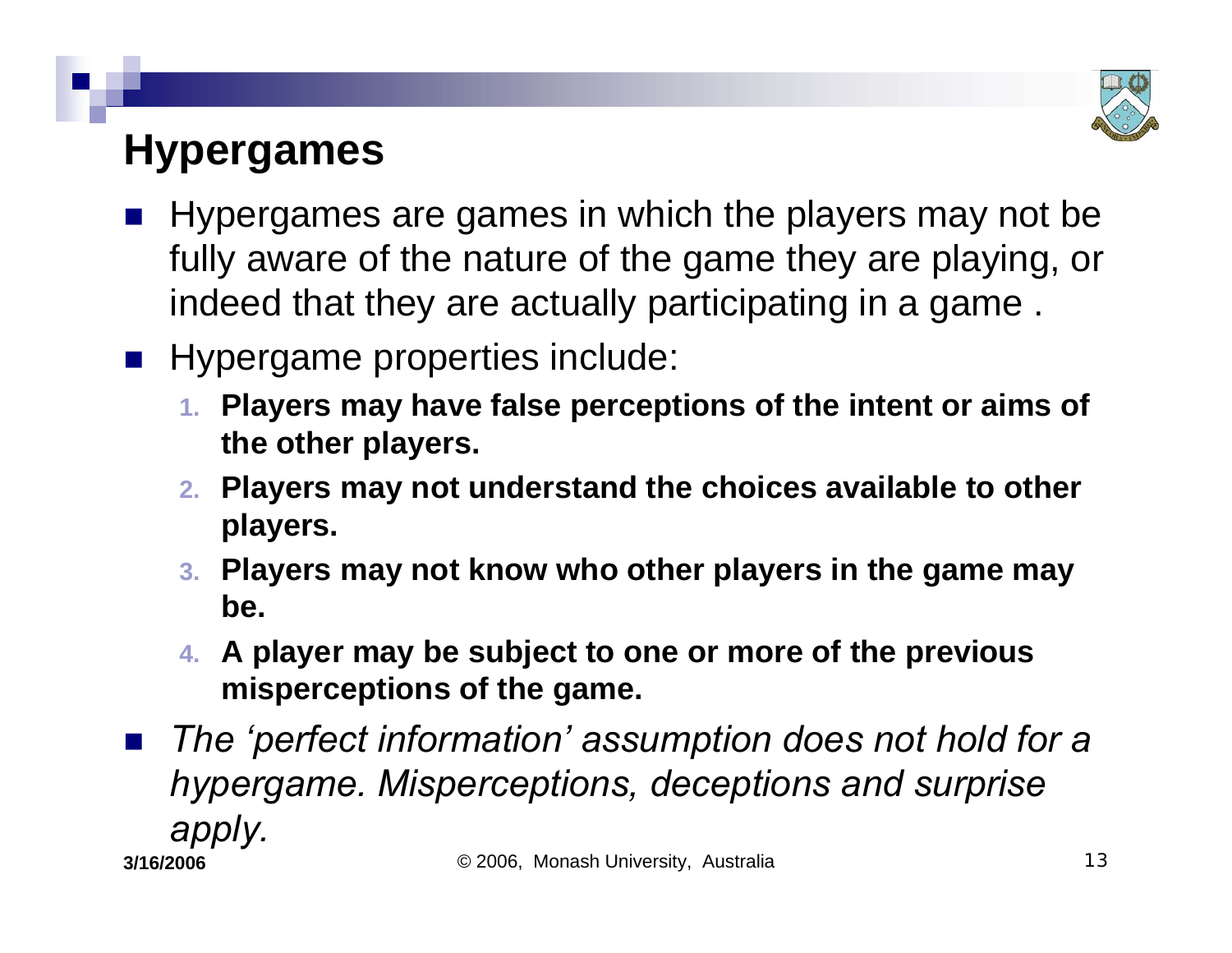

## **The Nash Equilibrium**

- $\mathbb{R}^3$  A Nash Equilibrium is defined as '.. A profile of strategies such that each player's strategy is an optimal response to the other player's strategies' [Fudenberg, Tirole].
- $\blacksquare$  In plain language, each choice made by a player is the best response the player can make to the anticipated play of his opponents in the game.
- If all players in the game make the same prediction of a Nash equilibrium, there is no payoff for a player choosing a different strategy.
- As a result the game should exhibit stable behaviour, when played over multiple iterations.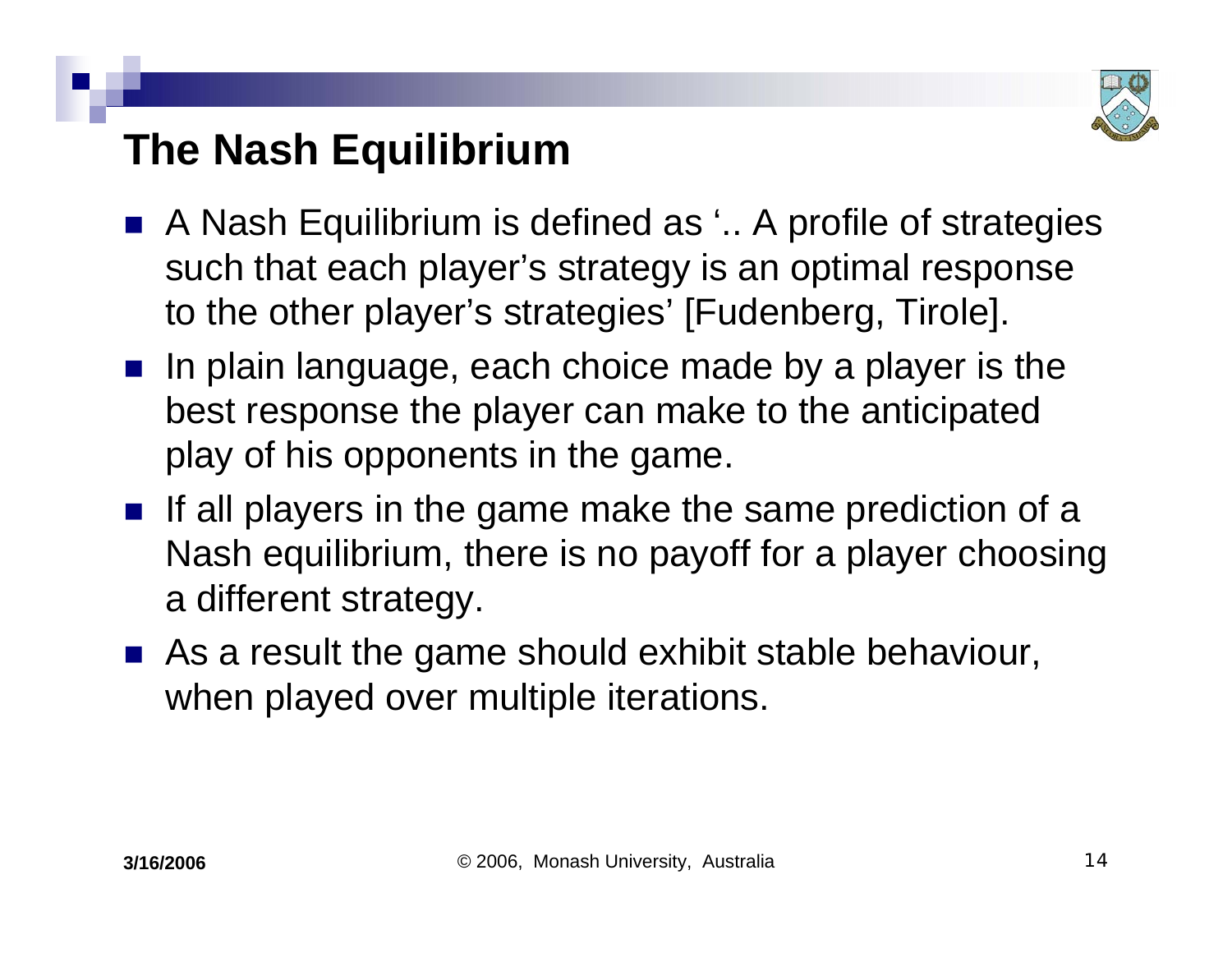

### **Pareto Optimality**

- $\mathbb{R}^3$  'The Pareto-optimal outcome is defined as such an outcome, which has the property that no other outcome of the game exists in which neither player gets a smaller payoff' (Rapaport)
- 'Given a set of alternative allocations and a set of individuals, a movement from one alternative allocation to another that can make at least one individual better off, without making any other individual worse off is called a *Pareto improvement* or *Pareto optimization*.' (Wikipedia)
- Pareto optimality is widely used in game theory as well as economics modelling.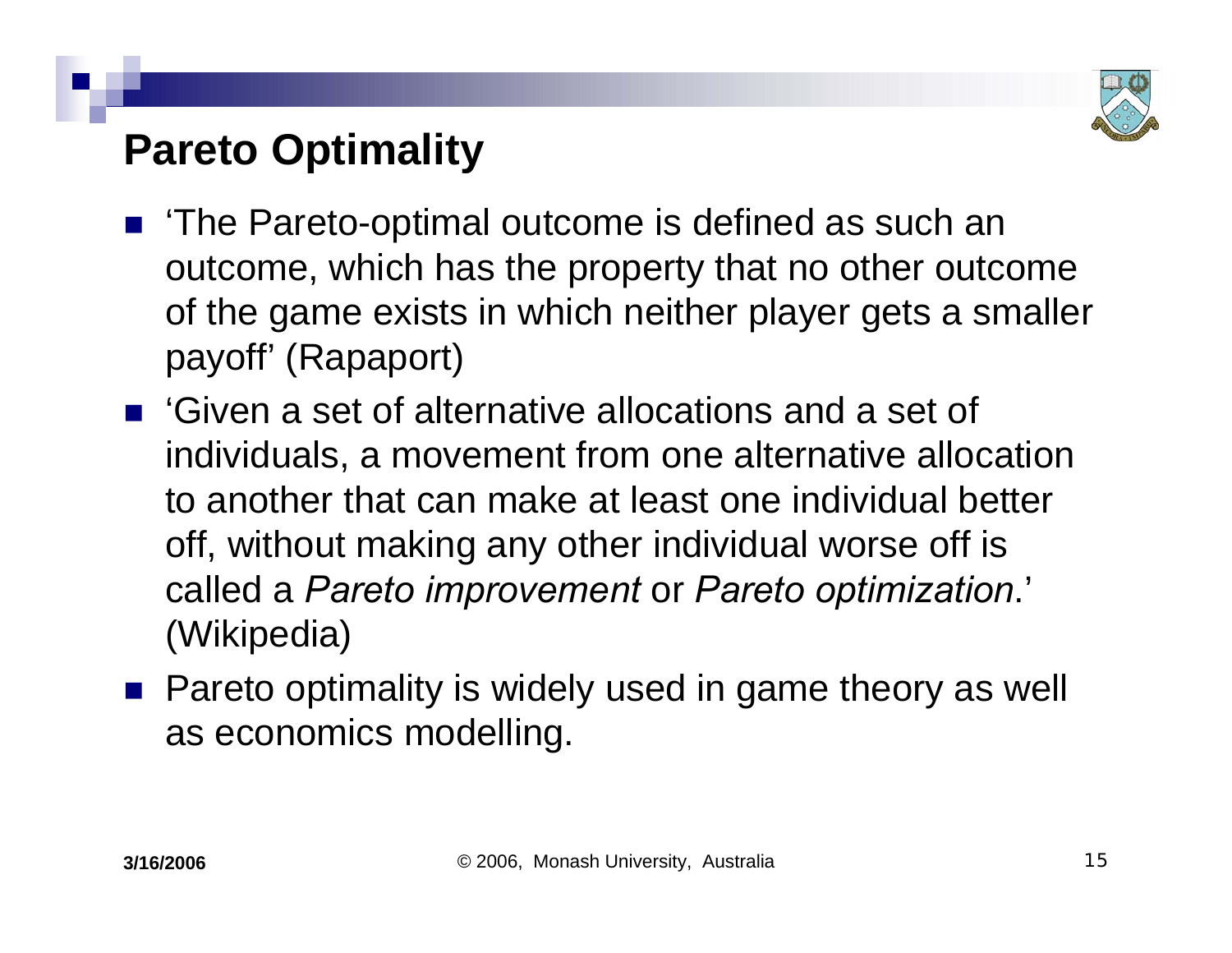

#### **Example – Two Player Prisoner's Dilemma Game**

- A crime is committed by two offenders, who are captured by the police, but no incriminating evidence is found.
- The police play the 'prisoner's dilemma' game against the offenders. Both prisoners are given the choice of incriminating the other to gain immunity from prosecution.
- **If both prisoners steadfastly refuse to incriminate the** other, the police have no case. If one incriminates the other, the police get one conviction. If both incriminate each other, the police get two convictions.
- The strategy of denouncing the other is termed 'defecting', the strategy of not denouncing the other is term 'colluding'.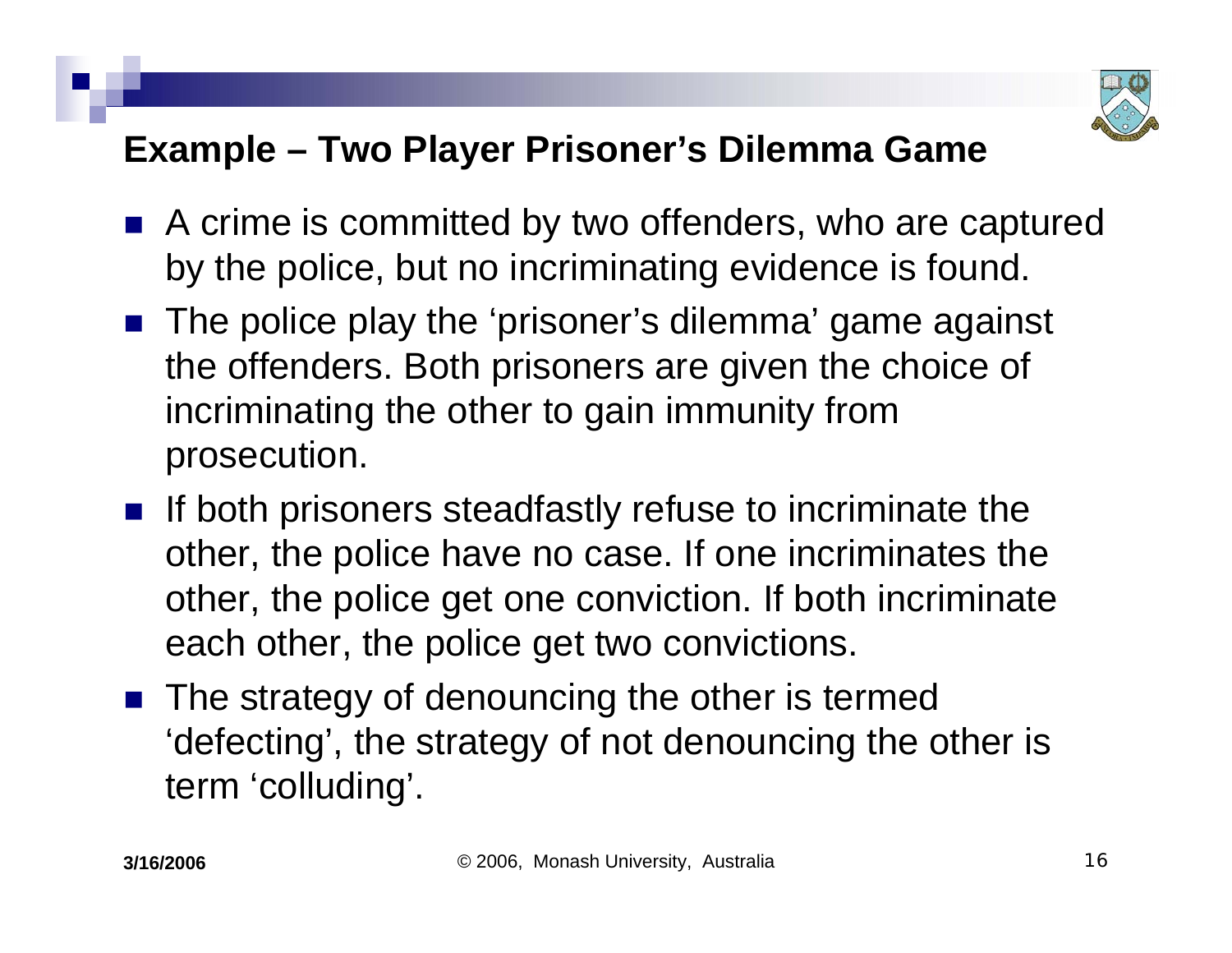

#### **Example – Two Player Prisoner's Dilemma Game (2)**

- We can represent the respective strategies and payoffs in a table. If the prisoner is convicted his payoff is 0, if the prisoner is given immunity his payoff is 1, if the prisoners cannot be convicted the payoff is also 1 for both.
- Given these choices we would assume that the best play for the prisoners is to cooperate since both escape prosecution. However, if either player mistrusts the other, they are likely to defect to gain an advantage.
- The police may thus deceive either or both players with a claim the other has defected, to induce a defection.

| Player A \ Player B | <b>Collude</b>       | <b>Defect</b>   |
|---------------------|----------------------|-----------------|
| Cooperate           | $\blacktriangleleft$ | . O. $\acute{}$ |
| Defect              |                      | 0.0             |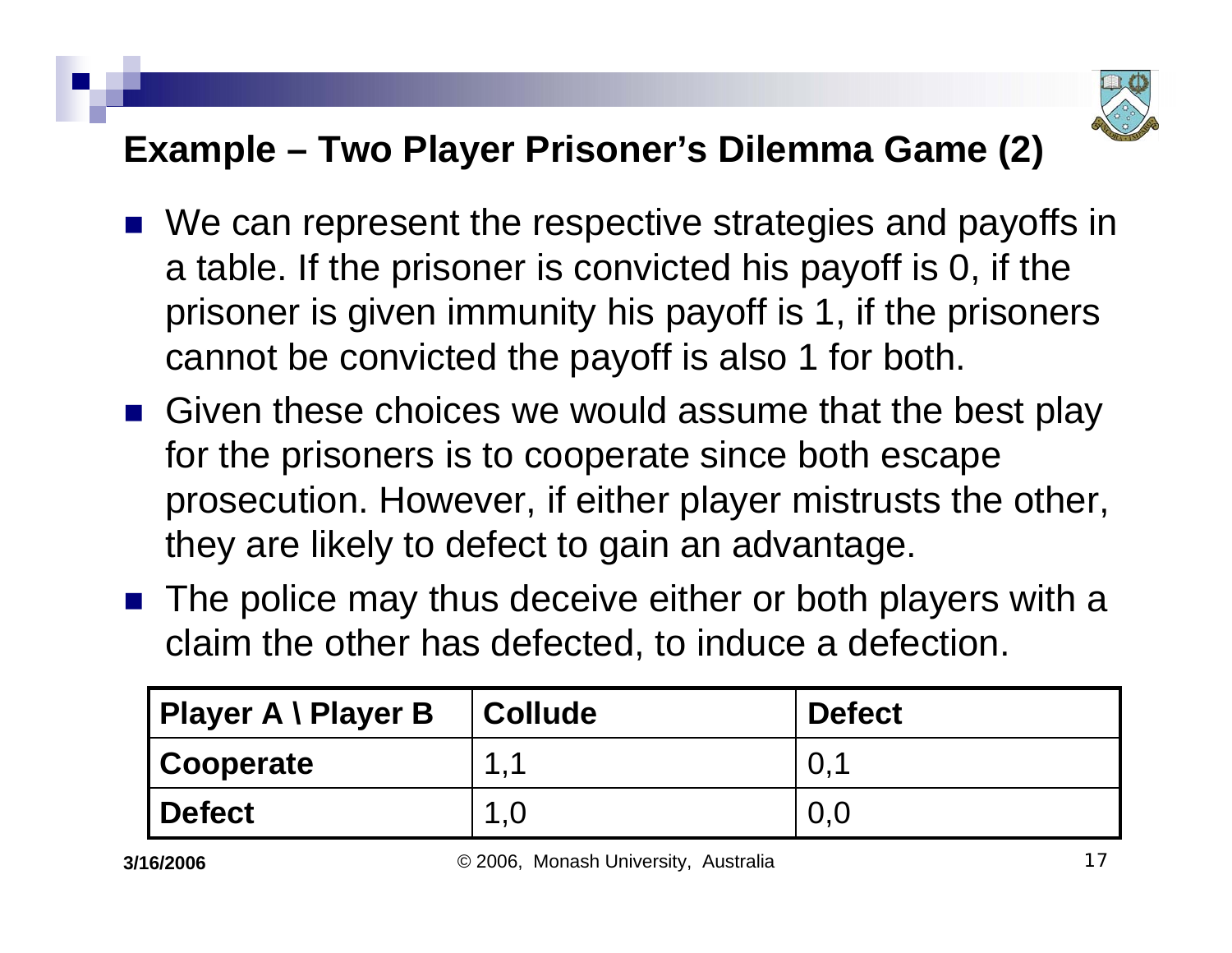

#### **Example – N Player Prisoner's Dilemma Game**

- The multiple player prisoner's dilemma game was devised to model situations like the Inquisition, Stalin's purges or other abuses of state power.
- $\blacksquare$  In this game the prisoners are promised leniency if they denounce as many other people as possible as 'heretics', 'witches', 'counter-revolutionaries' or other conspirators against state authority.
- $\blacksquare$  In the multiplayer game the matrix becomes very large due to the large number of players.
- Historical case studies suggest that this game nearly always results in overwhelming numbers of defections.
- This is because a prisoner assessing the odds of all other prisoners not defecting will conclude that this will never happen, and then opts to defect to win leniency.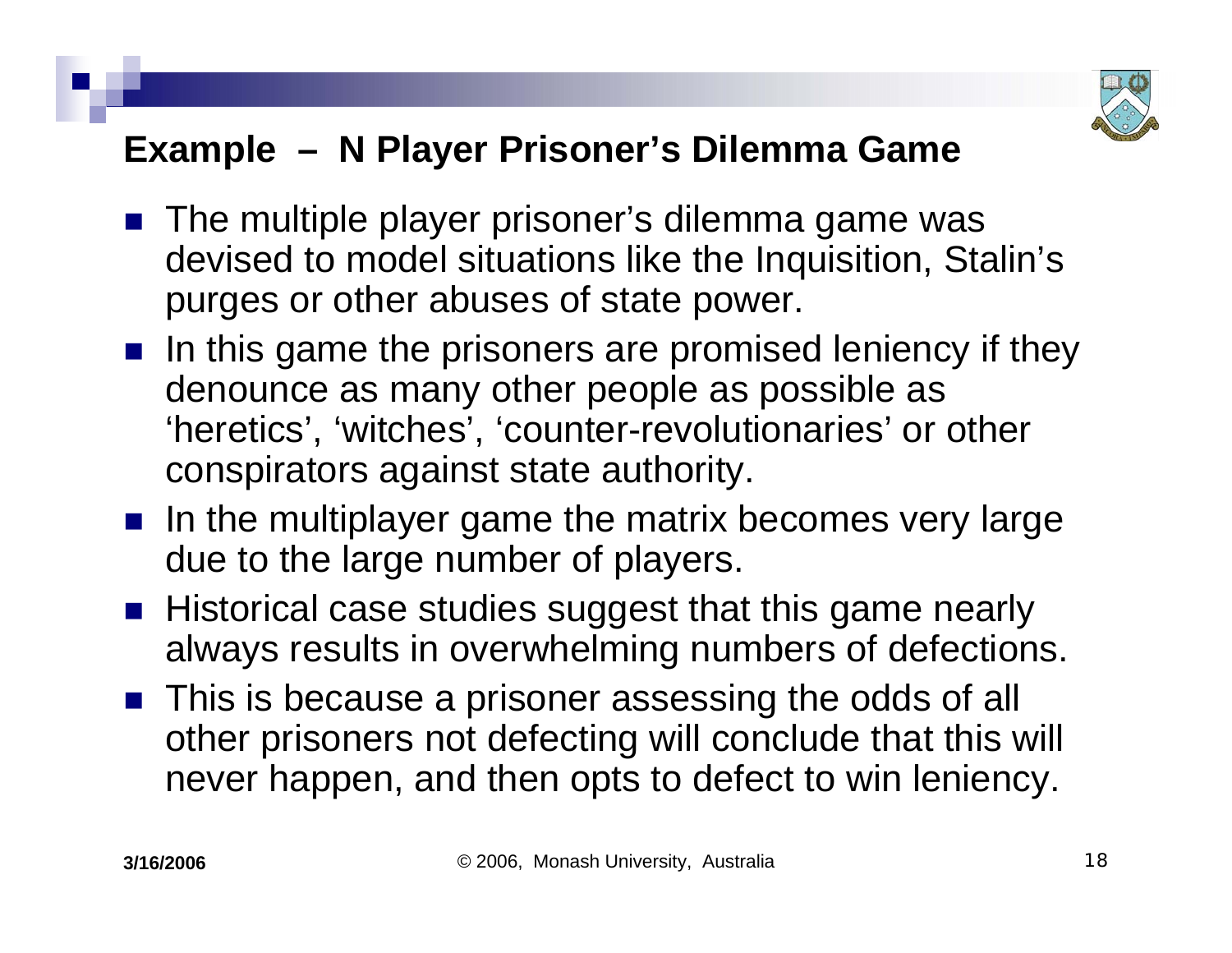

#### **Example – N Player Prisoner's Dilemma Game (2)**

- $\mathbb{R}^3$ Why does the prisoner reach this conclusion?
- Let us assume that there is some probability  $p_i$ {0,1] that a prisoner will not defect and that probability is close to 1.
- The condition where all prisoners opt not to defect will arise only when:

$$
\prod_{i=1}^{N} p_i = 1; Assume \{ p_1 = p_2 = p_3....=p_N \}, then \prod_{i=1}^{N} p_i = p_i^N
$$

 $\mathbb{R}^3$ Even if  $p_i$  (0, 1]  $\rightarrow$  1, for large N the product is << 1.

 $\mathbb{R}^3$  Therefore a player will typically be certain that at least one of the N will defect, and therefore there is no point in not defecting to gain an advantage.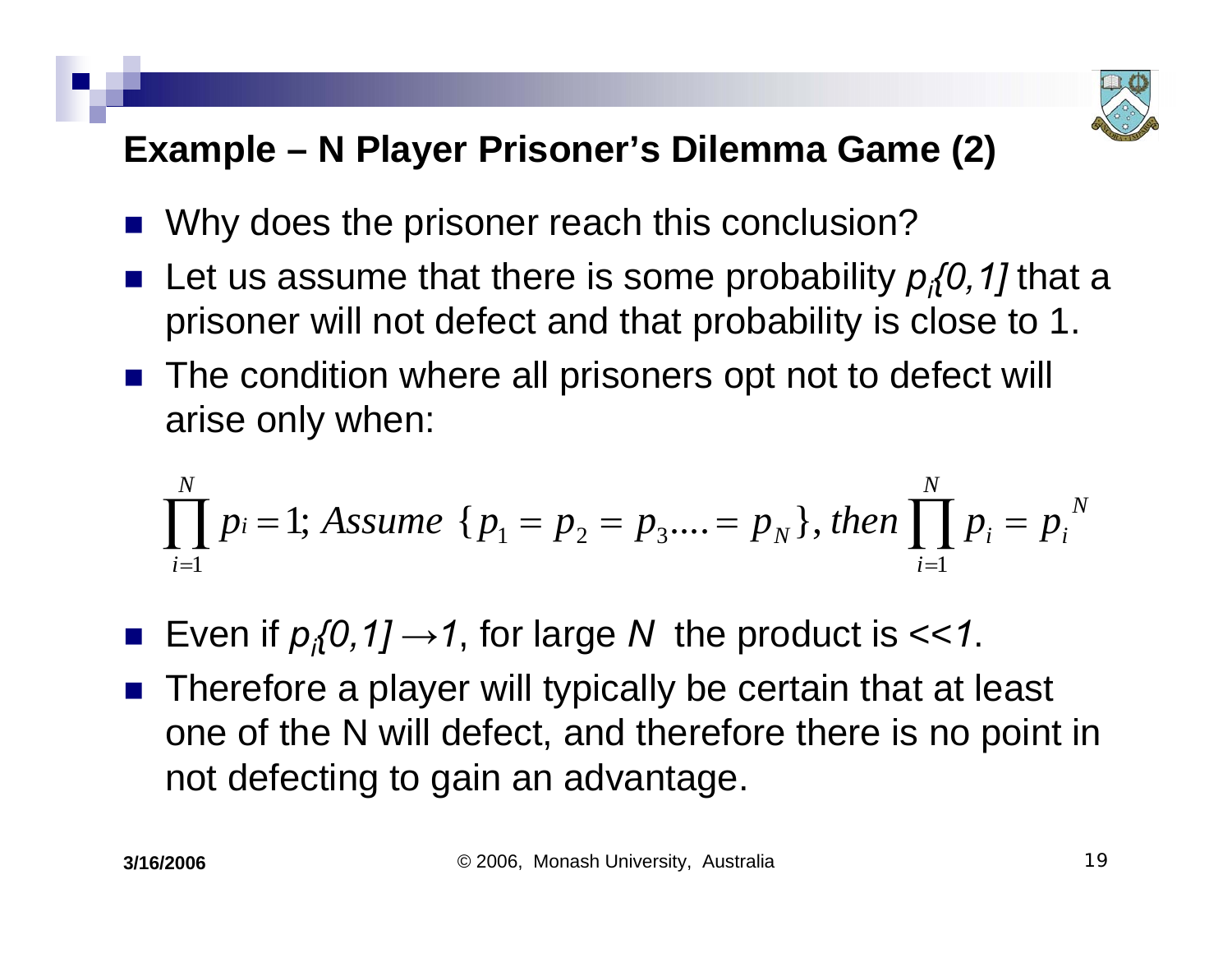

### **Example – The 'Chicken' Game**

- Kahn's 'Chicken Game': two hoons drive their cars in a head-on collision trajectory. The first of the two to swerve away is 'chicken' and considered to be a coward by the peer group. If neither swerves they collide and die.
- **The game can be presented thus:**

| Hoon A \ Hoon B        | Do not swerve | <b>Swerve</b> |
|------------------------|---------------|---------------|
| <b>I Do not swerve</b> | $-1. -1$      | 1.0           |
| <b>Swerve</b>          | 0.1           | 0.0           |

 $\mathbb{R}^2$  In this game, the winner is the player who delays swerving for as long as possible, incurring the risk that a collision will occur.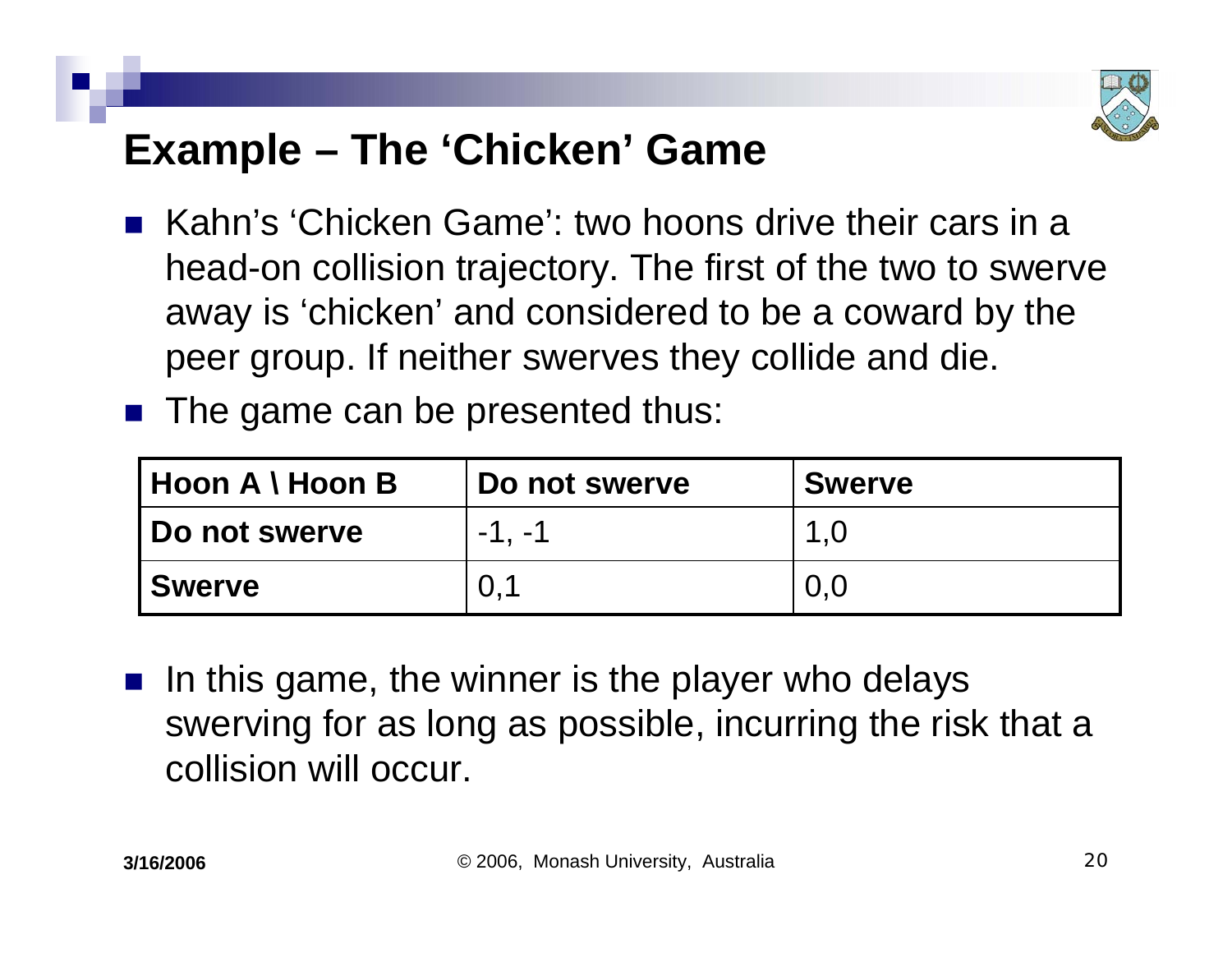

### **Example – The 'Chicken' Game**

- The 'chicken' game is like prisoner's dilemma, a game which arises frequently in the real world.
- One example is in aerial dogfighting where the fighter pilot who 'breaks' first ends up in a disadvantageous position and is shot down by his opponent.
- Other examples involve group behaviours where contests for leadership are played out, in which some high risk activity is pursued to demonstrate that one of N individuals in the group has the courage to become leader.
- In nature, competitive combat between males over females often amounts to a 'chicken' game, since wounds inflicted during the fight may result in the death of both animals contending for the female.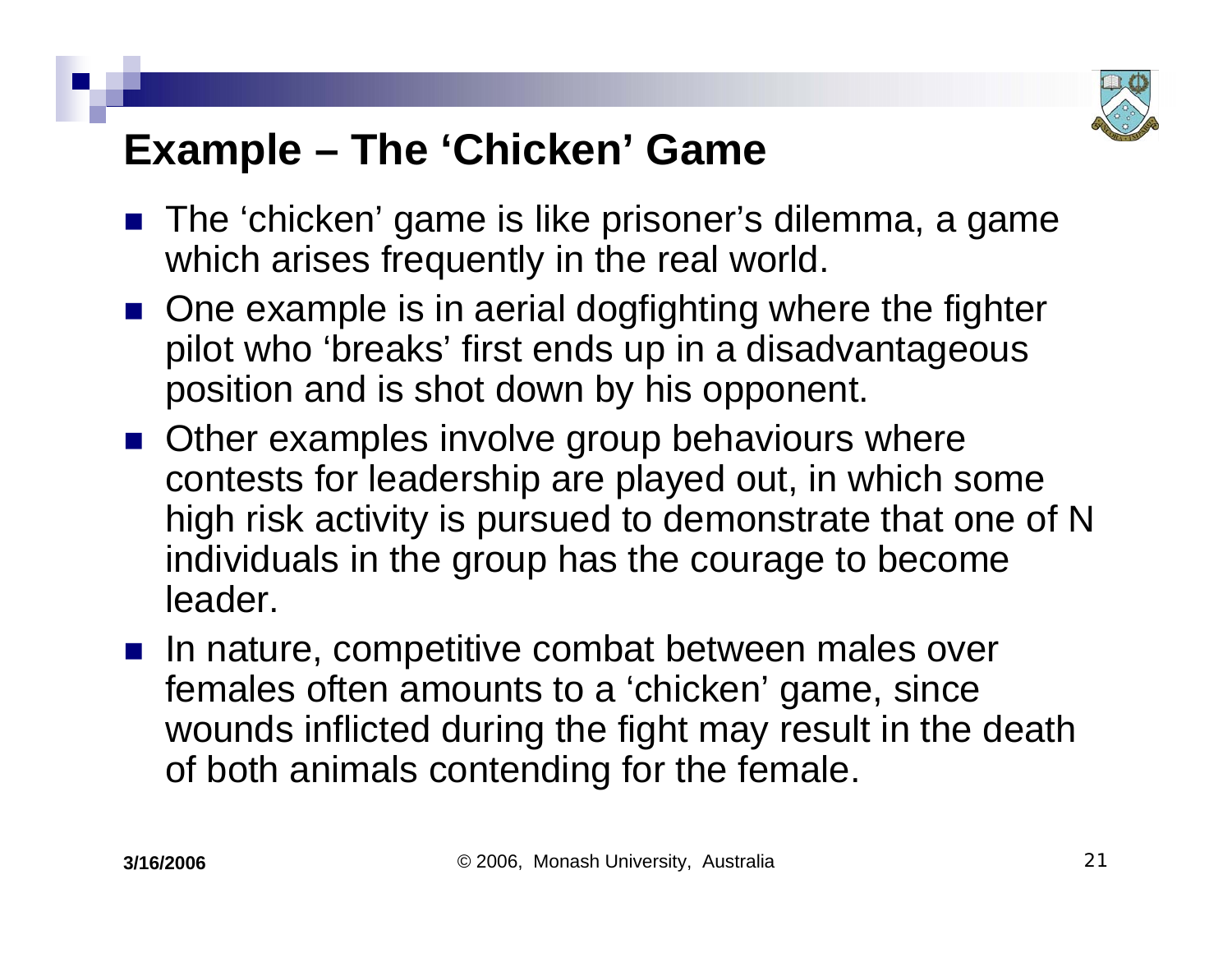

### **Example – Hawk Dove Game**

- $\mathbb{R}^3$  Maynard Smith defined this model to describe two animals contesting a resource such as food or territory. The payoff gained by winning this resource is *V*. If an animal is injured its payoff is reduced by amount *C*.
- When two animals meet to play they can adopt either a *Hawk* strategy or a *Dove* strategy. A *Hawk* will escalate the fight until it suffers injury or its opponent concedes. A *Dove* when faced with escalation will run for safety. The game can be modelled thus:

|             | <b>Hawk</b>        | <b>Dove</b>    |
|-------------|--------------------|----------------|
| Hawk        | $\frac{1}{2}(V-C)$ |                |
| <b>Dove</b> | U                  | $\frac{1}{2}V$ |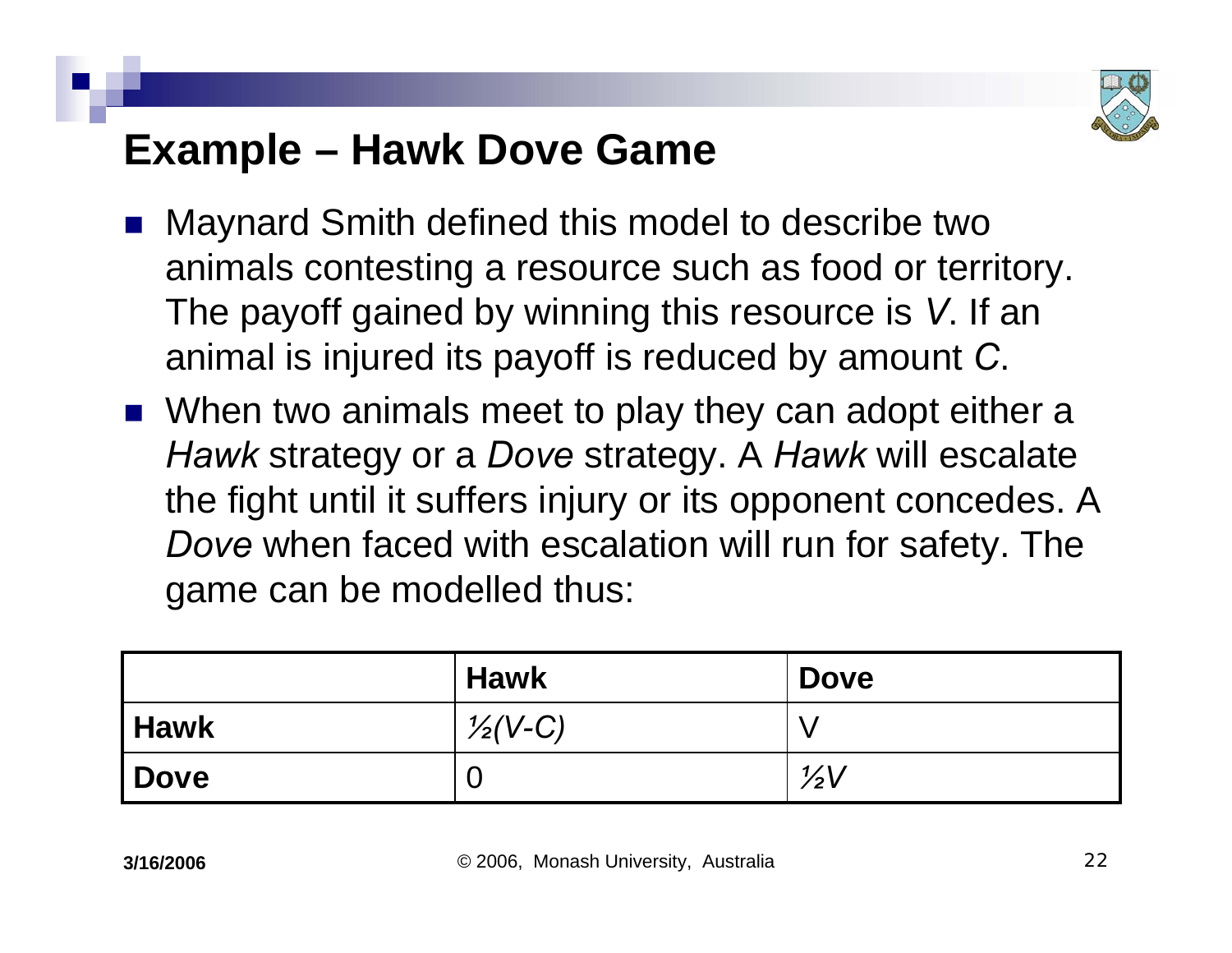

## **Example – Hawk Dove Game (2)**

- $\mathbb{R}^3$  The game assumes repeated 'engagements' between players, therefore the payoff for two equally successful Hawks who escalate every time they meet is the average of multiple games played, and thus equal to *½(V-C).*
- Maynard Smith modelled a large population of animals, repeatedly playing this game, with a mixed strategy where *Hawk* is played with probability *p* and *Dove* with probability *(1-p).*
- He found that for a *V=2, C=4 and p=0.5* the mixed strategy was an Evolutionarily Stable Strategy (ESS).
- An ESS is such a strategy, that in a population where all players play this strategy, no other strategy could outperform it and thus in an evolving population, 'outpopulate' it.

**3/16/2006**

© 2006, Monash University, Australia 23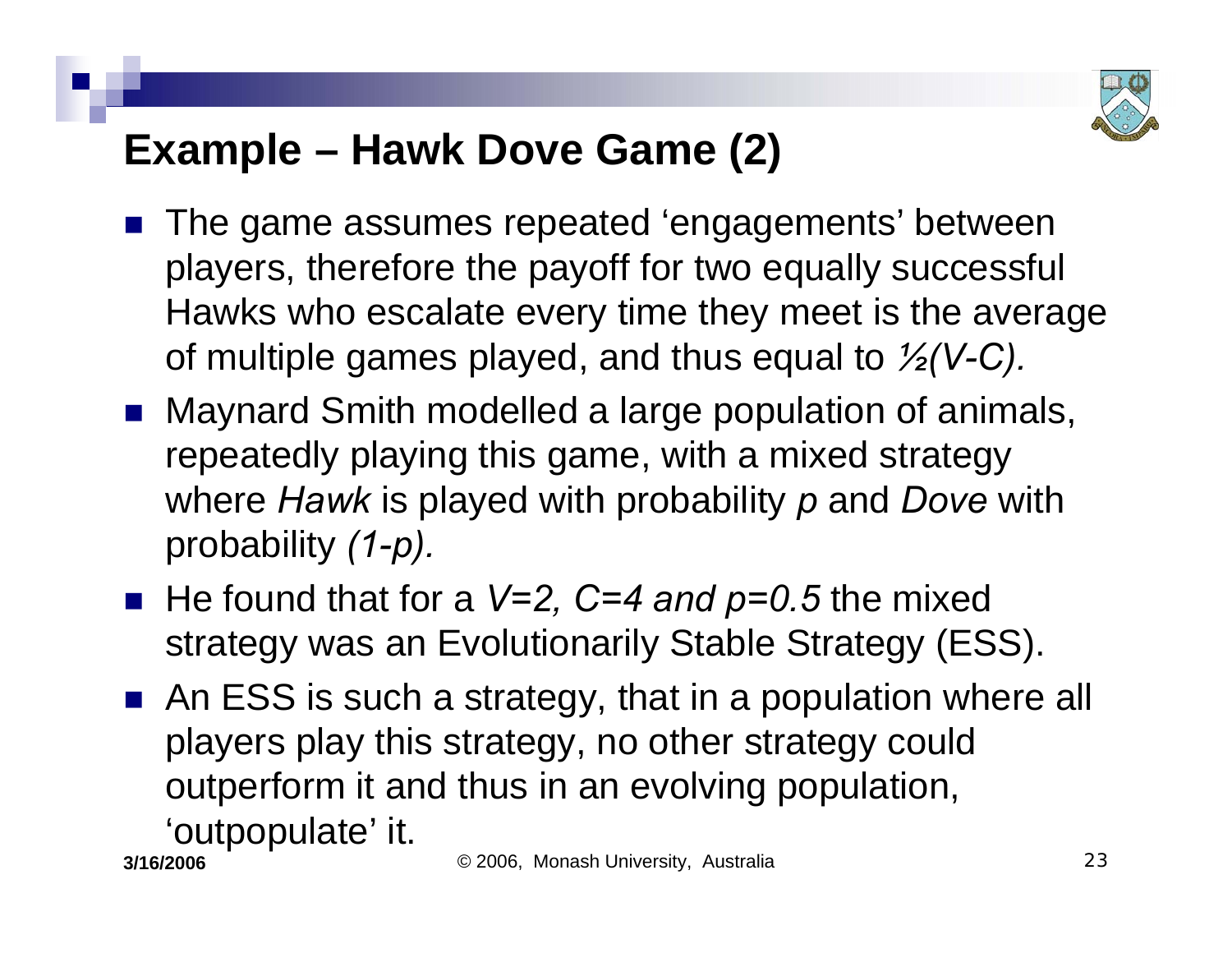

## **Example - Tit for Tat Game**

- 'Iterated Prisoner's Dilemma' (IPD) is a game in which PD is played over multiple turns. The aim is to establish what patterns of defection or collusion yield the best long term payoff for a player.
- In a 1970s contest staged by Axelrod, Rapaport's 'Tit for tat' (TFT) strategy performed best, beating 62 other entrants.
- In an IPD game, a TFT player will reciprocate in the next move with whatever strategy his opponent played in the previous move, be it a defection or collusion.
- Axelrod describes TFT as 'strategy of cooperation based on reciprocity'. TFT players do not defect first, forgive after one move, and retaliate on each defection.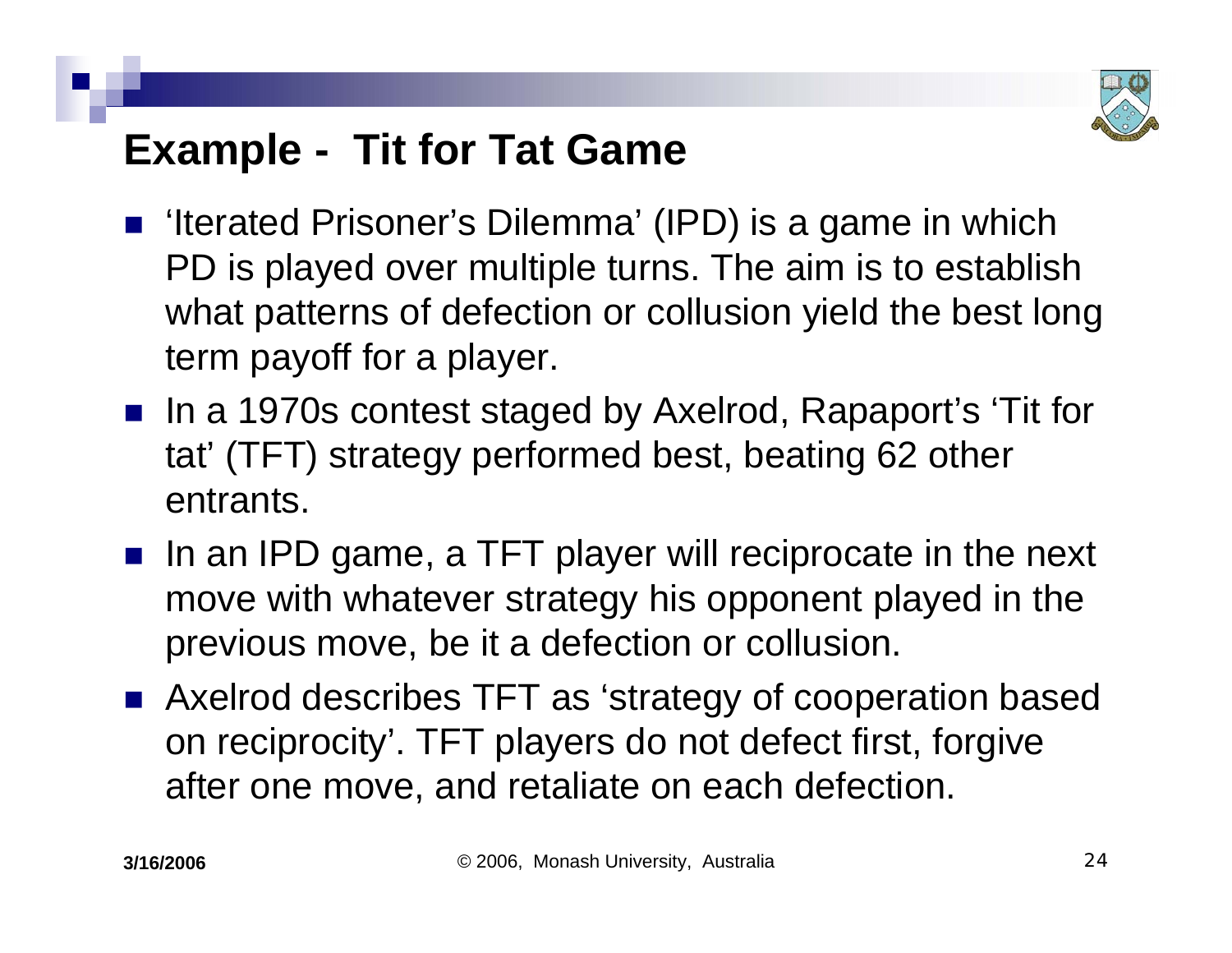

### **Berne's Psychological Games**

- $\mathbb{R}^3$  Berne's psychological games are part of a school of psychological research termed 'transactional analysis'.
- Transactional analysis in not rooted in mathematical game theory, rather it is the result of empirical studies and classifications of observable human behaviour.
- The various games Berne identifies and classifies can however be modelled using mathematical game theory and are tractable should hypergame models be employed. This is as many of these games involve strategic surprise and misperception or deception.
- Berne's work provides a good illustration of the ubiquity of games in everyday human social behaviour.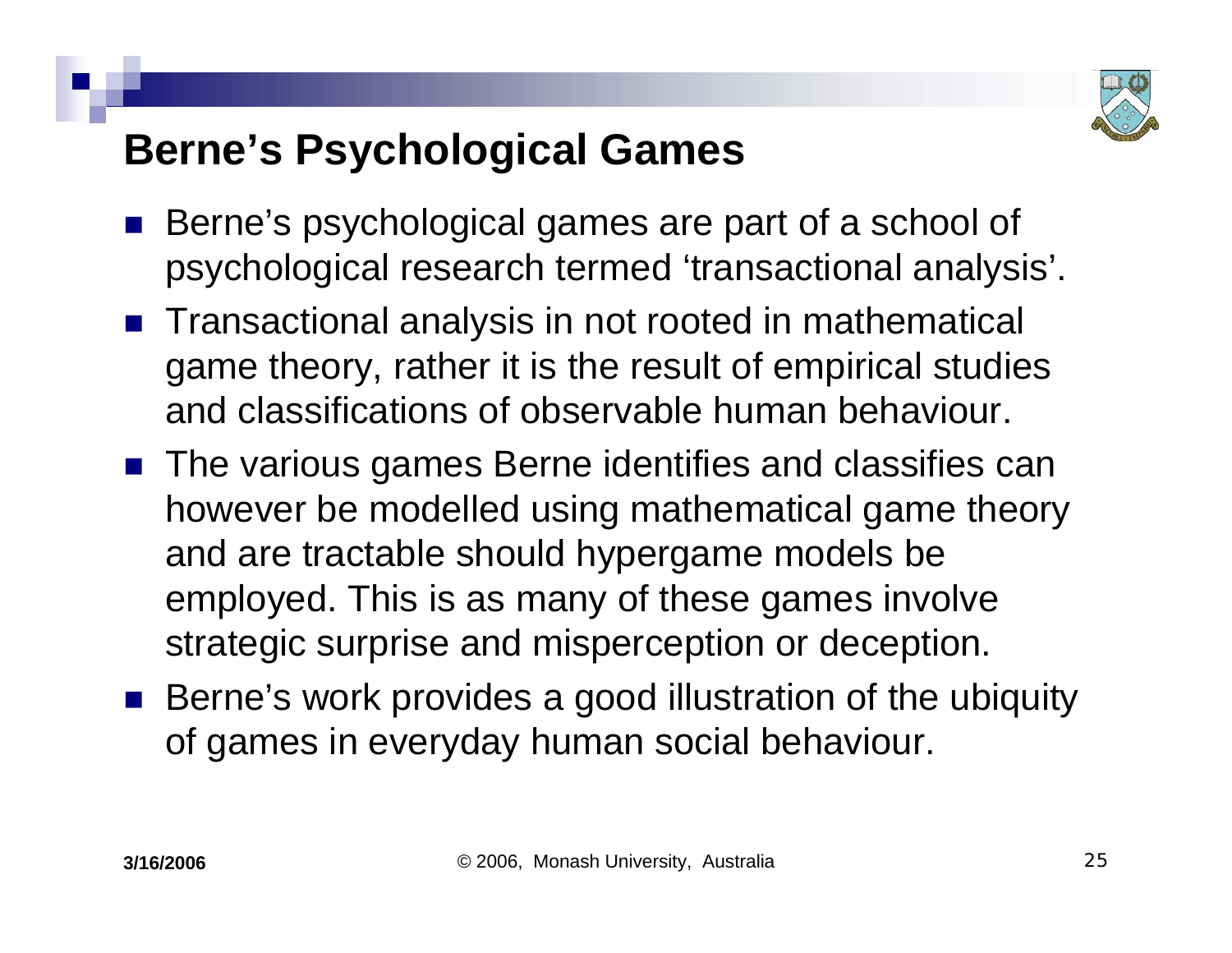

## **Transactional Analysis Concepts**

- $\mathbb{R}^3$  Berne defines the idea of an 'ego state' to determine the instantaneous manner in which an observed individual is behaving.
- $\mathbb{R}^3$  This state is described as a 'coherent system of feelings' or a 'coherent behaviour pattern'.
- $\mathbb{R}^3$  In Berne's model, a player can be in one of three basic 'ego states':
	- **1. The 'exteropsychic' or 'Parent' state, where the player exhibits the behaviour of a parental figure.**
	- **2. The 'neopsychic' or 'Adult' state, where the player exhibits rational adult behaviour.**
	- **3. The 'archaeopsychic' or 'Child' state, where the player exhibits childlike behaviour.**

**3/16/2006** © 2006, Monash University, Australia 26  $\mathbb{R}^3$  During these games, players typically adopt specific ego states to derive a psychological payoff, or may 'switch' between states to derive a psychological payoff.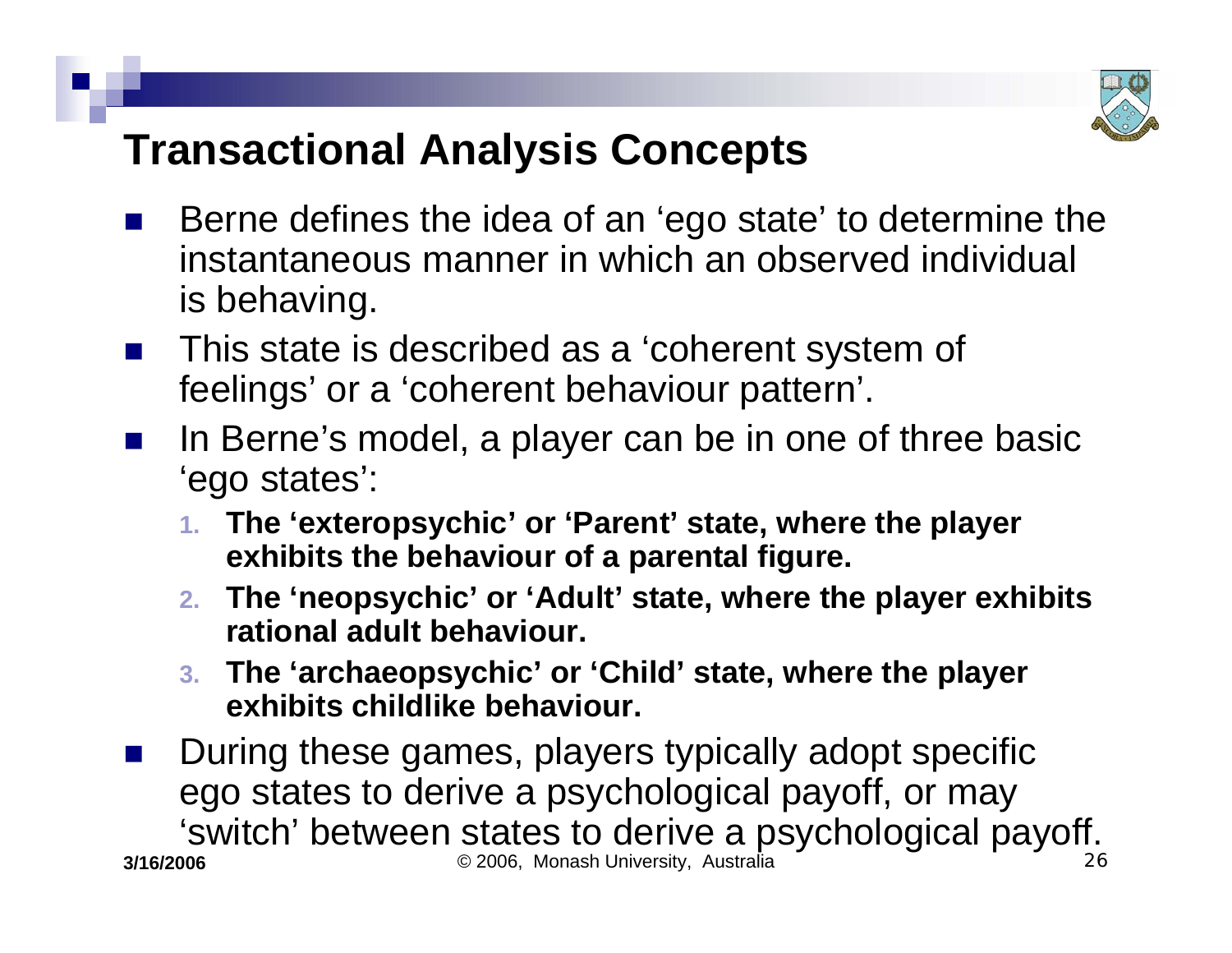

### **Berne's 'Ego States'**

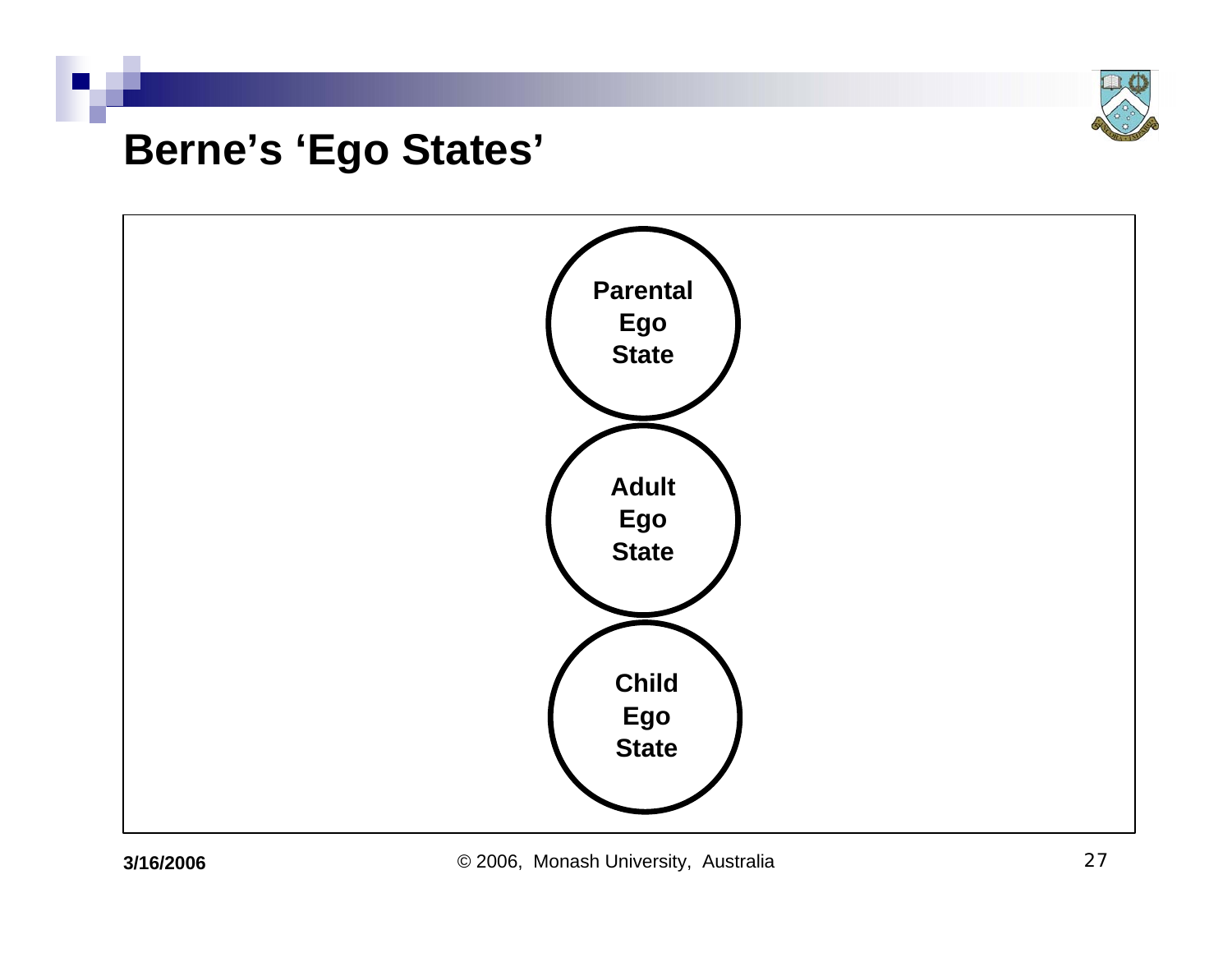

### **Structure of Berne's Games**

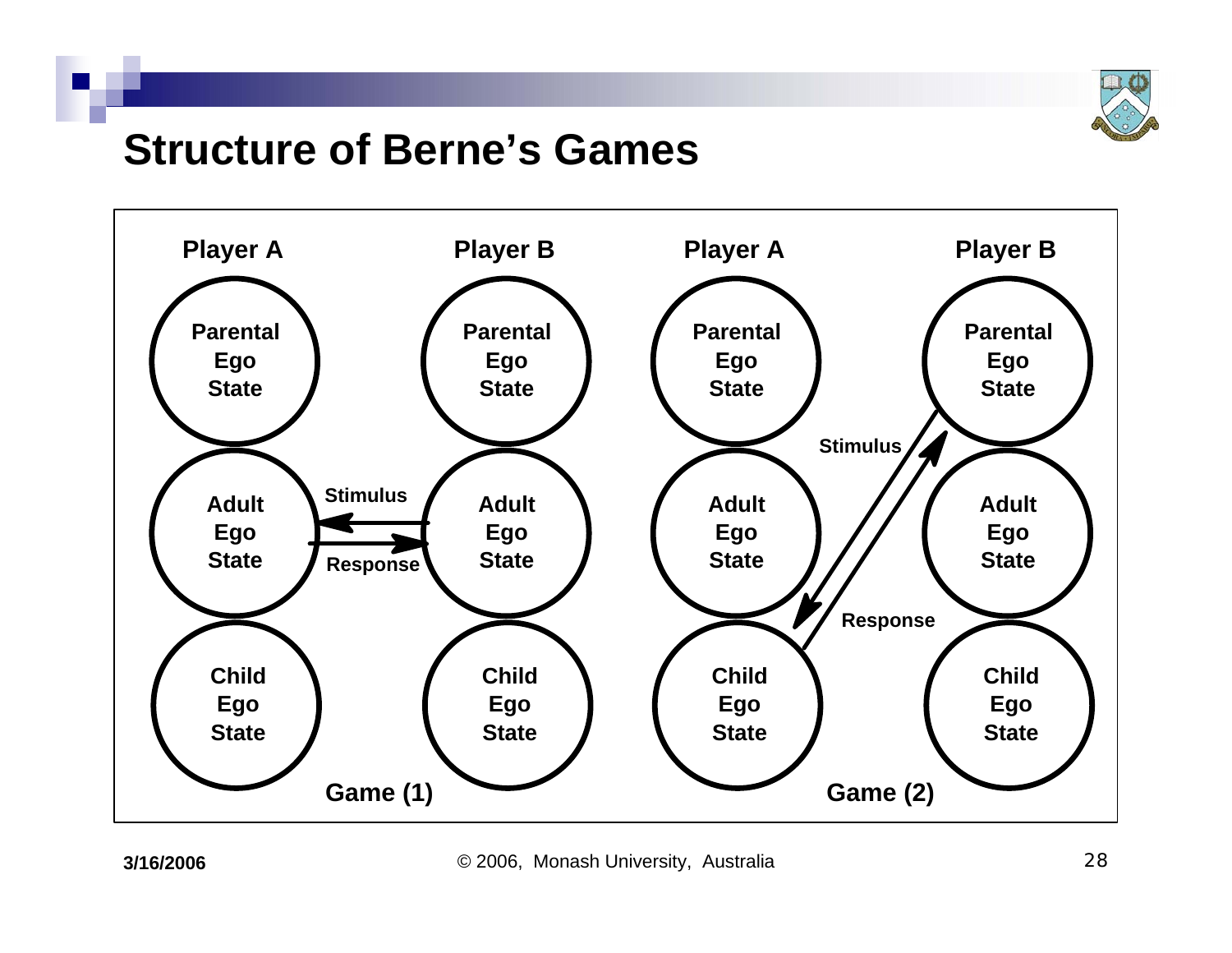

## **NIGYSOB Game (Berne)**

- $\mathbb{R}^3$  'Now I've Got You, Son of a Bitch' is commonly played in social settings, Internet newsgroups and often commerce.
- 1. Players A and B initiate an exchange such as a commercial transaction, debate or conversation.
- 2. Player B looks for some transgression, implied or real, on the Part of Player A.
- 3. Player B explodes in rage and verbally/physically attacks Player A for his transgression.
- $\mathbb{R}^3$  Psychological payoff – opportunity to exercise power over another, vent pent up anger or frustration.
- $\mathbb{R}^2$  Transactions – Player B switches from Adult to Parent, Player A may switch to Child state if he cooperates.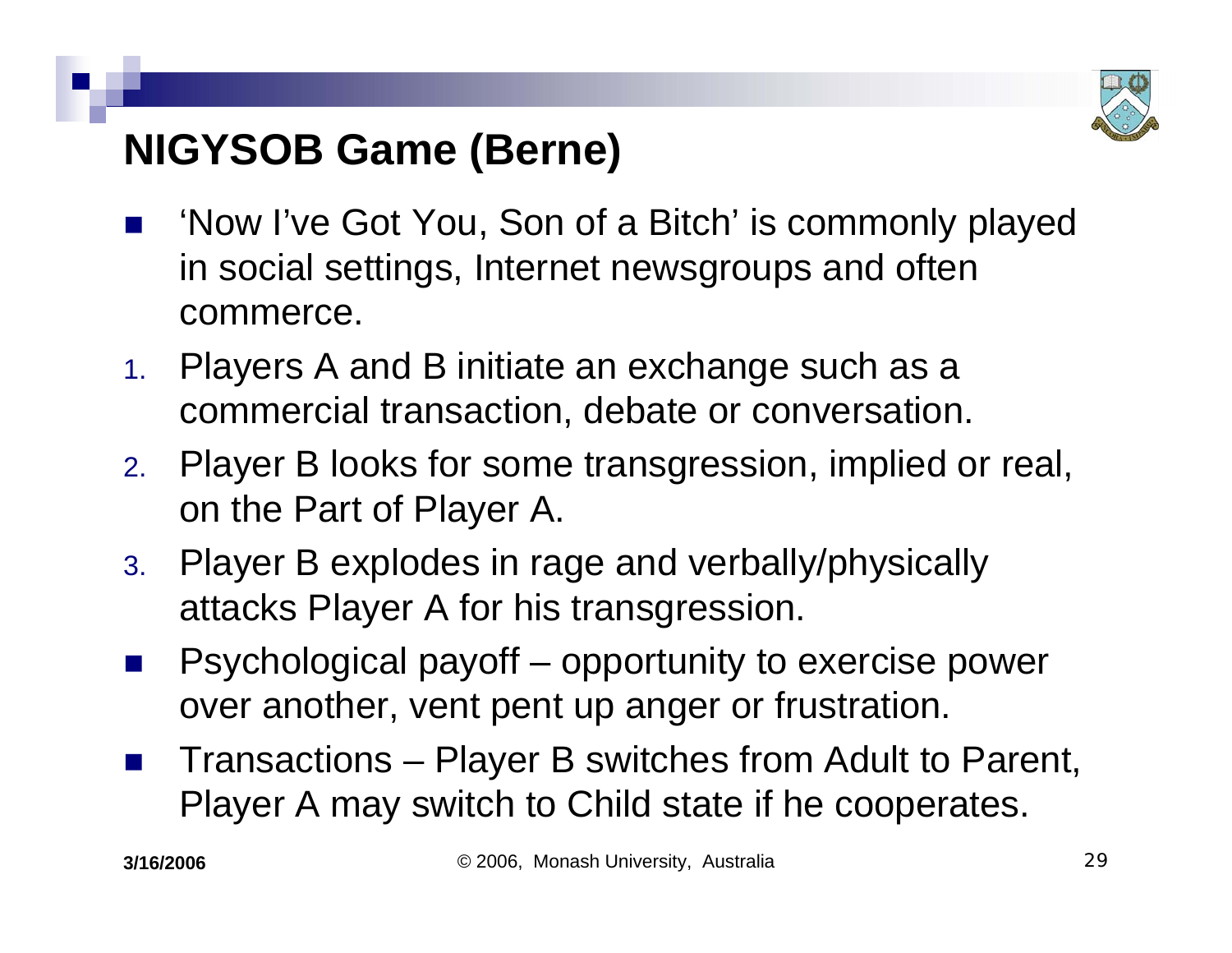

## **C&R Game (Berne)**

- $\mathbb{R}^3$  'Cops and Robbers' game is often seen in criminal offenders, but also in individuals challenging authority.
- 1. Player A commits some transgression or offence, and attempts to outwit Player B.
- 2. Player B goes along with the game pretending to have been outwitted.
- 3. Player B then 'catches' Player A and 'wins' the game.
- $\mathbb{R}^2$  Psychological payoffs – Player A 'see if you can catch me', Player B 'gotcha!'
- $\mathbb{R}^3$  Transactions – Player A is in a Child state, Player B in a Parent state.
- $\mathbb{R}^3$  Berne observes that criminals may or may not be C&R players, as many professional criminals are not interested in the excitement derived from playing C&R.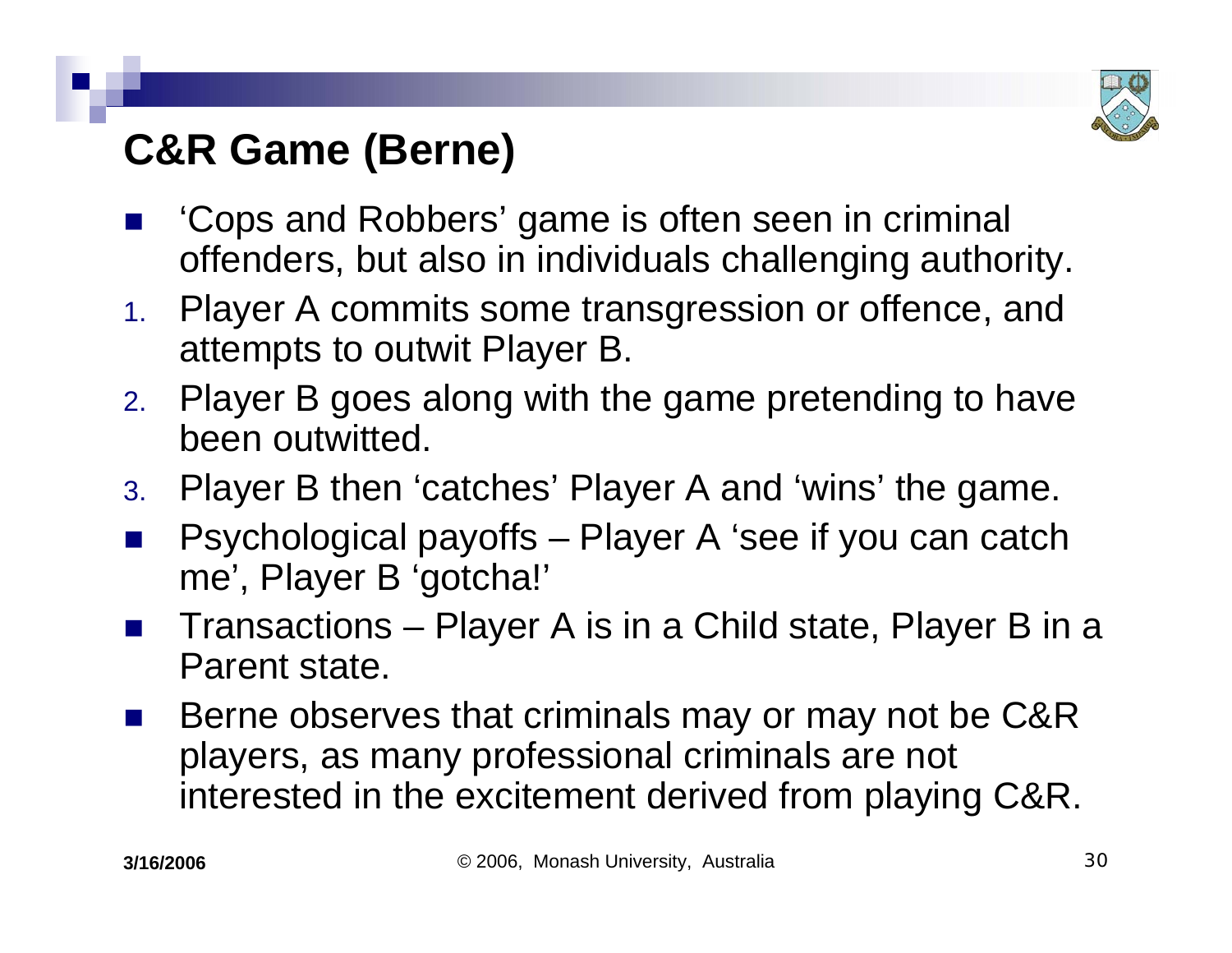

### **NIGYSOB Game vs C&R Game State Diagram**